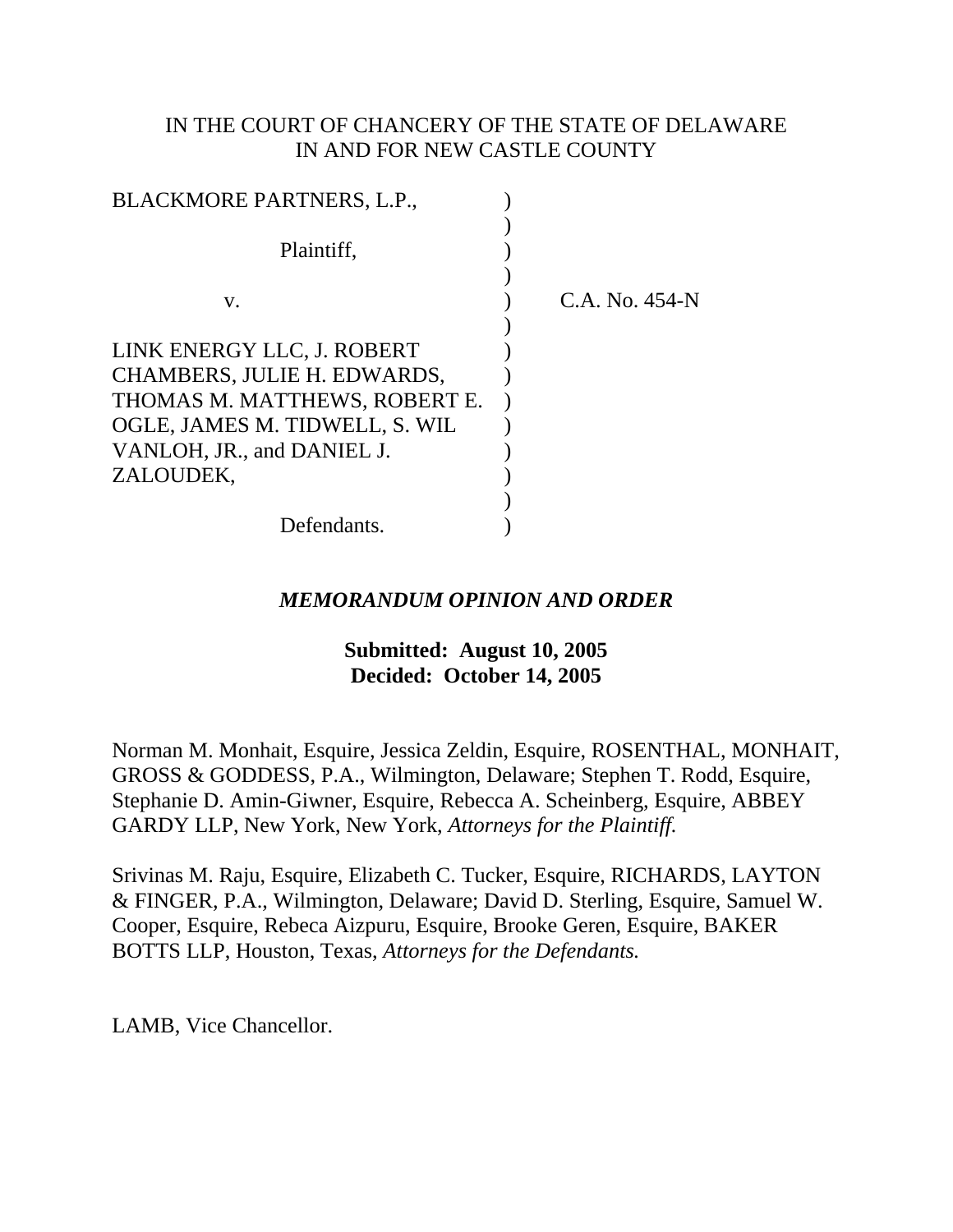Blackmore Partners L.P., instituted this action against Link Energy LLC and the members of its board of directors, alleging, *inter alia*, breaches of the defendants' fiduciary duties, arising out of a completed sale of Link's operating assets at a price likely to yield zero value to Link's equity owners. On November 1, 2004, this court denied the defendants' motion to dismiss, holding that the complaint alleged sufficient facts that, if true, would support a claim of disloyal conduct.<sup>1</sup> Following the conclusion of discovery, the defendants now move for summary judgment. Construing all evidence in favor of the plaintiff, the court nevertheless concludes that there are no material issues of fact in dispute, and that the defendants are entitled to the entry of judgment in their favor.

#### **I.**

### A. Link's Emergence From Bankruptcy

The facts of this case, as developed in discovery, are largely uncontested. In October 2002, EOTT Energy Partners, L.P. filed for bankruptcy protection pursuant to Chapter 11 of the United States Bankruptcy Code.<sup>2</sup> On March 1, 2003, Link emerged from that reorganization as successor in interest to EOTT, planning to engage in the same business of purchasing, gathering, storing, transporting,

<sup>1</sup> *Blackmore Partners, L.P. v. Link Energy LLC*, 864 A.2d 80 (Del. Ch. 2004).

<sup>2</sup> Matthews Dep. 13: 5-6, April 1, 2005.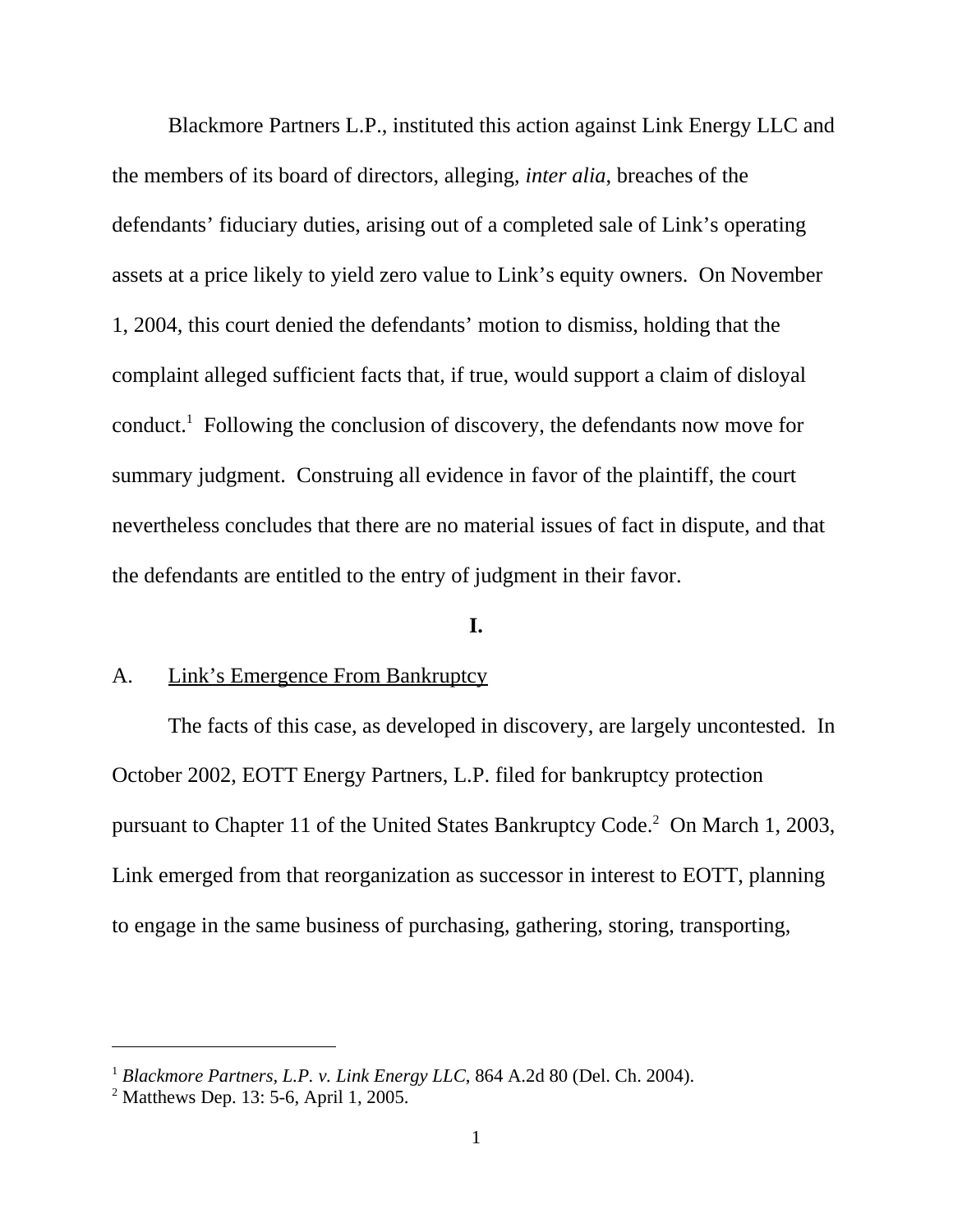processing and reselling crude oil, refined petroleum products, natural gas liquids, and other related products.<sup>3</sup>

As part of the plan of reorganization, Link issued \$104 million in senior unsecured 9% notes ("Notes"), in lieu of \$235 million of 11% senior notes owed to a range of EOTT creditors.<sup>4</sup> In addition, those same creditors received 95% of the newly issued common equity units in Link ("Units").<sup>5</sup> Three percent of the Units were distributed to the former holders of EOTT's common units, one of whom is the plaintiff in this case.<sup>6</sup> While these exchanges resulted in a reduction in debt, Link remained relatively highly leveraged when it emerged from bankruptcy. In addition, Link had access to working capital through a credit facility with Standard Chartered Bank, which provided \$290 million in funding until August 2004, subject to liquidity requirements waivable by that bank in its discretion.<sup>7</sup>

The instrument governing the Notes contained a restrictive covenant requiring any purchaser of substantially all of Link's assets to assume the Notes.<sup>8</sup> The provision was designed to ensure creditors that any such purchaser would honor the Notes, or at least ensure that the Note holders had a seat at the negotiating table in any post-bankruptcy acquisition of Link. In contrast to this

<sup>3</sup> Matthews Dep. 35-37, April 1, 2005.

<sup>4</sup> *Id.* at 19.

<sup>5</sup> *Id.* at 18-20.

 $^6$  *Id.* 

<sup>&</sup>lt;sup>7</sup> Defs.' Answering Br. In Opp. To Pl.'s Motion for Class Action Determination, Ex. 1, 58.

<sup>8</sup> Defs.' Opening Br., Ex. 13, Section 4.1b.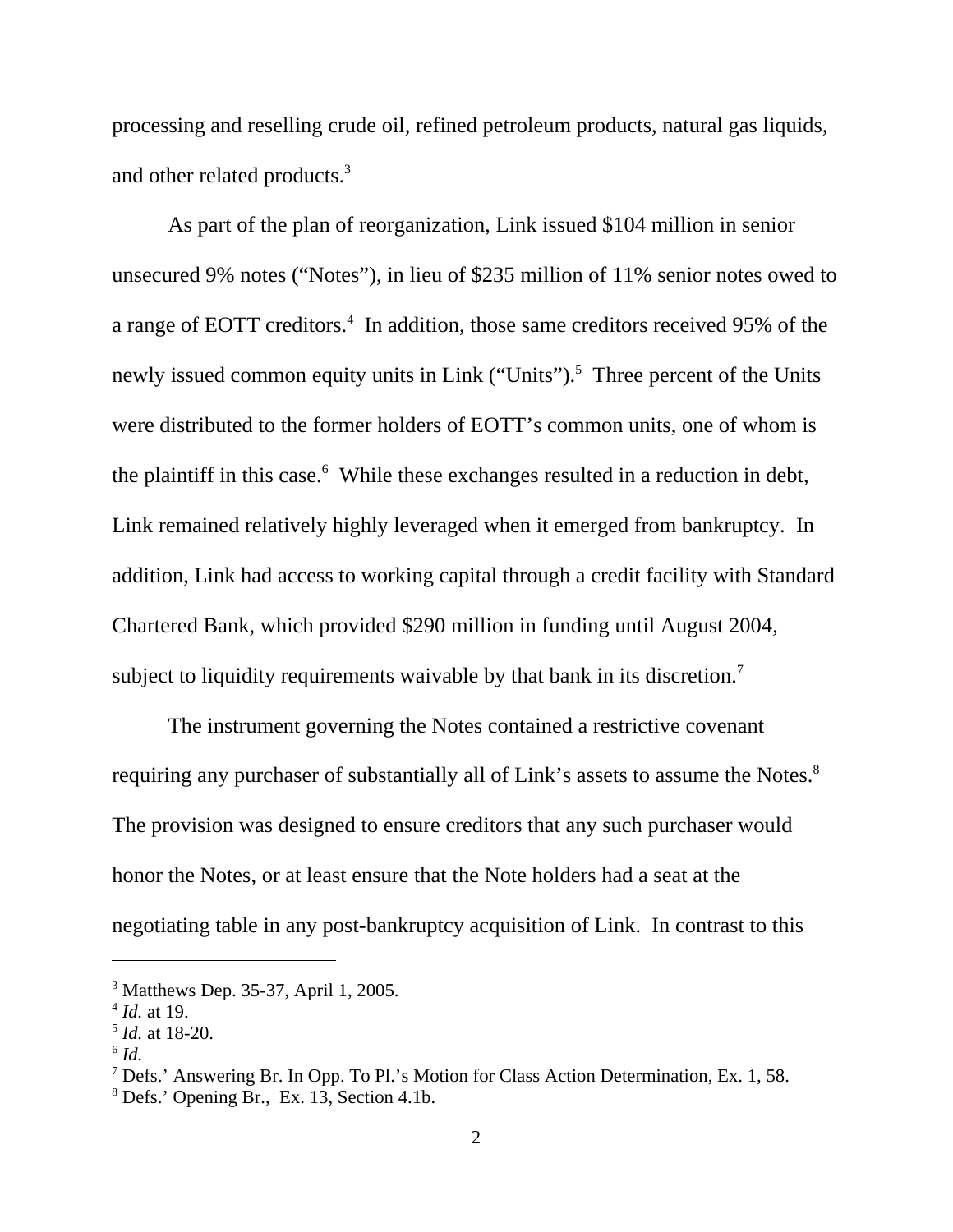power given to the Note holders, the Link operating agreement empowered the Link board of directors to authorize a sale of all or substantially all of Link's assets without a vote of the Unit holders.

Link was headed by CEO Thomas Matthews, who was joined on the board of directors by six persons appointed by EOTT's former note holders pursuant to EOTT's Restructuring Plan.<sup>9</sup> Of the six additional directors, none except J. Robert Chambers (a managing director at Lehman Brothers, which held the same 19.1% share of both Units and Notes) had any affiliation or connection with any of EOTT's former note holders or with holders of the newly issued Notes.<sup>10</sup>

The plan of operations devised by Link management hinged on its ability to attract a \$100 million infusion of new equity into the company, which could be used to lower Link's debt levels and reduce its cost of credit. Link therefore entered the capital markets to search for an equity partner. Its efforts, however, were unsuccessful. Despite hiring Lehman Brothers in December 2003<sup>11</sup> to act as its financial adviser to assist the company in searching for new money, discussions failed with one investment group during the summer and early fall of  $2003$ ,<sup>12</sup> and with another by February 2004.<sup>13</sup>

<sup>&</sup>lt;sup>9</sup> Matthews Dep. 22, April 1, 2005.

<sup>&</sup>lt;sup>10</sup> Ogle Dep., 8-9, April 28, 2005; Tidwell Dep., 10-14, April 7, 2005; Vanloh Dep., 6-13, May

<sup>9, 2005;</sup> Zaloudek Dep., 4-10, May 13, 2005.

 $11$  Defs.' Opening Br., Ex. 21.

 $12$  Defs.' Opening Br., Ex.15.

<sup>&</sup>lt;sup>13</sup> Defs.' Opening Br., Ex. 26; Matthews Dep. 51: 7-12 April 1, 2005.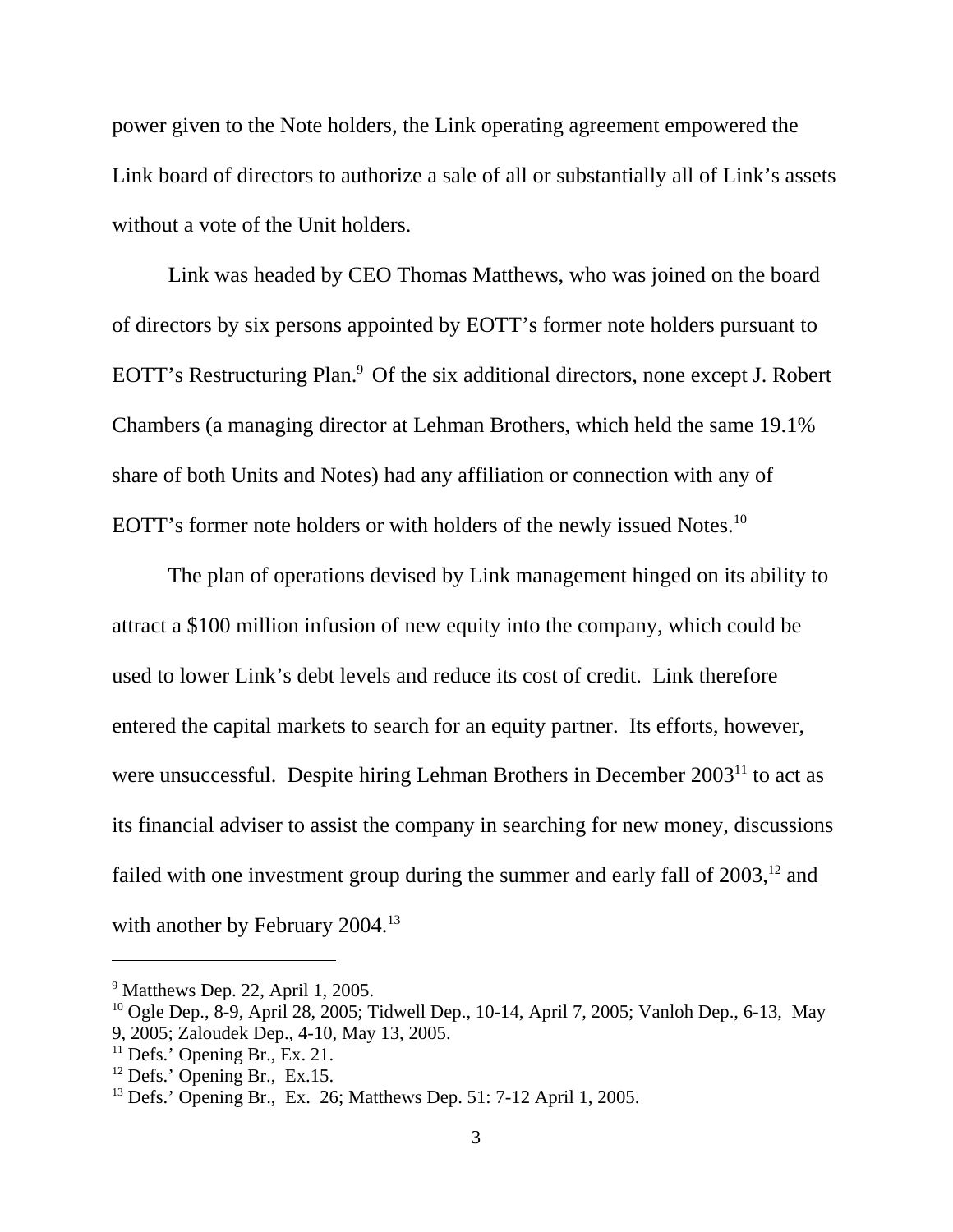Link attempted to improve its financial state by selling some non-strategic assets during its search for equity, disposing of its West Coast natural gas liquids process, transportation, and marketing assets on June 26, 2003; certain crude oil marketing and transportation assets on October 1, 2003; and its remaining natural gas liquids assets on December 31, 2003.14 Link also entered into a Crude Oil Joint Marketing Agreement with ChevronTexaco, effective as of January 1, 2004, allowing the company to reduce its letter of credit cost for oil by leasing a pipeline to ChevronTexaco in return for a fixed margin.15 All these efforts, however, were insufficient to offset losses caused by a worsening business environment. Thus, Link's board of directors determined to explore new ways of reducing the company's debt to the Note holders.16

### B. The Plains Transaction

This determination, combined with threats by the provider of Link's credit facility to force the company into bankruptcy, $17$  caused Link to consider an acquisition offer by Plains All American Pipeline, L.P. of substantially all of the company's assets, first made in December 2003. In January 2004, the Link board of directors formed a Special Committee, consisting of all directors other than

 $14$  Defs.' Opening Br., Ex. 19.

<sup>15</sup> Vanloh Dep. 93, May 9, 2005.

<sup>16</sup> *Id.* at 93-94.

<sup>&</sup>lt;sup>17</sup> Chambers Dep. 167: 1-12, April 6, 2005.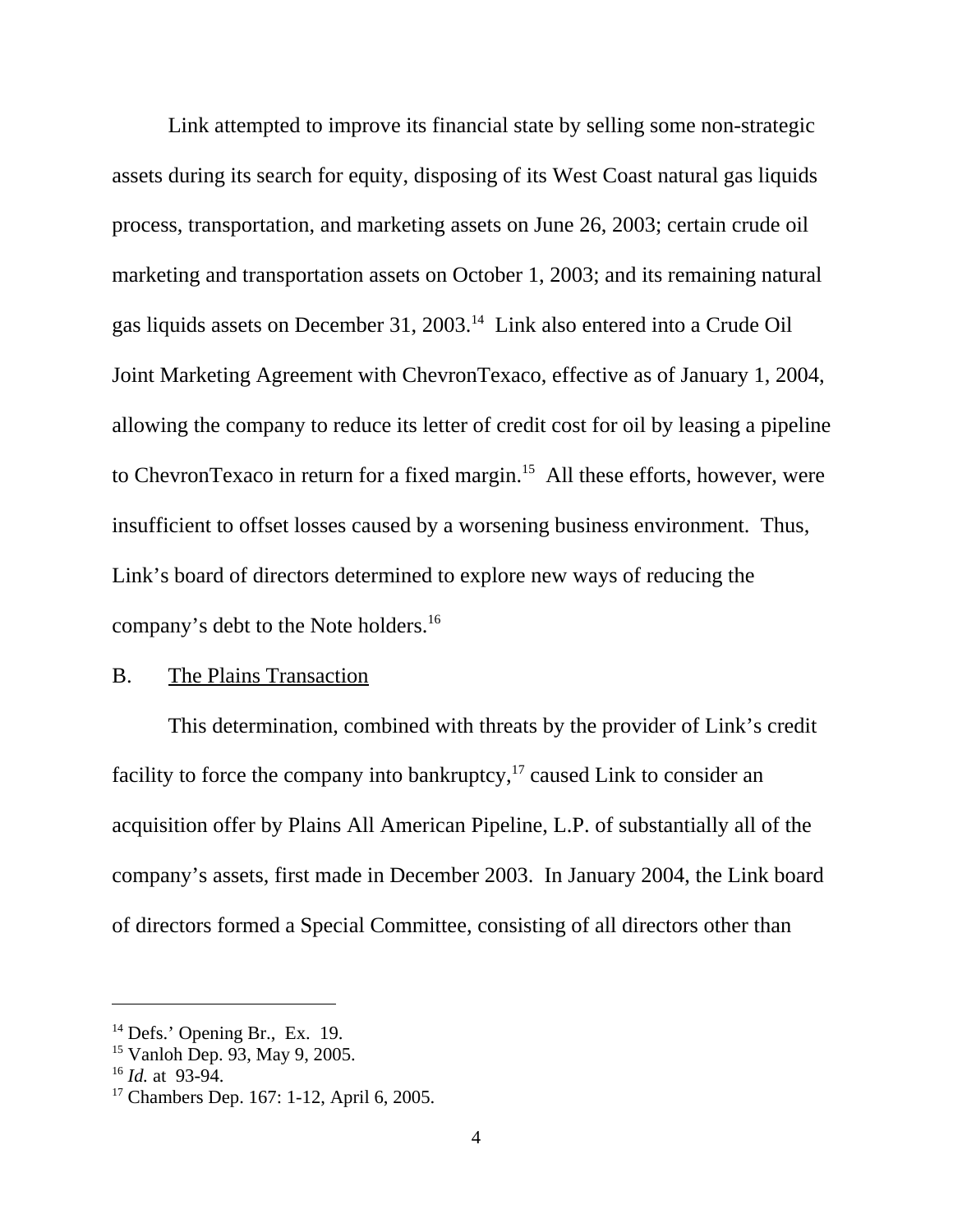Matthews and Chambers to consider potential transactions. Plains initially appeared willing to assume the Notes as required by the bonds' restrictive covenant. If it had done so, the market value of the Notes, which were then trading at a discount, would have increased substantially as a result of Plains's substantially stronger credit rating.<sup>18</sup> Plains ultimately made clear, however, that it would only assume the Notes upon a substantial, and probably prohibitive, discount to the purchase price for Link's assets. The company therefore began negotiating conditions under which the Note holders would be willing to waive their veto rights over potential transactions. $^{19}$ 

 In February 2004, Plains made an indication of interest of \$310 million for Link's assets.<sup>20</sup> At this figure, there might have been some recovery for Unit holders, though such a desirable result was by no means assured.<sup>21</sup> That price, however, was not Plains's final offer. Rather, as Plains conducted due diligence on Link, the price that Plains was willing to offer for Link's assets dropped repeatedly.22 The figure finally agreed upon after due diligence and negotiations between Link and Plains was \$290 million.<sup>23</sup> At the same time, Note holders agreed to waive the restrictive covenant, in return for a commitment by Link to

<sup>18</sup> Vanloh Dep. 60:1-9, May 8, 2005.

<sup>19</sup> Rodd Aff., Ex. 33.

 $20$  Defs.' Opening Br. Ex. 32.

<sup>&</sup>lt;sup>21</sup> Matthews Dep. 141-142, April 1, 2005.

<sup>22</sup> *Id.* at 139: 7-12.

<sup>23</sup> Defs.' Opening Br. 12.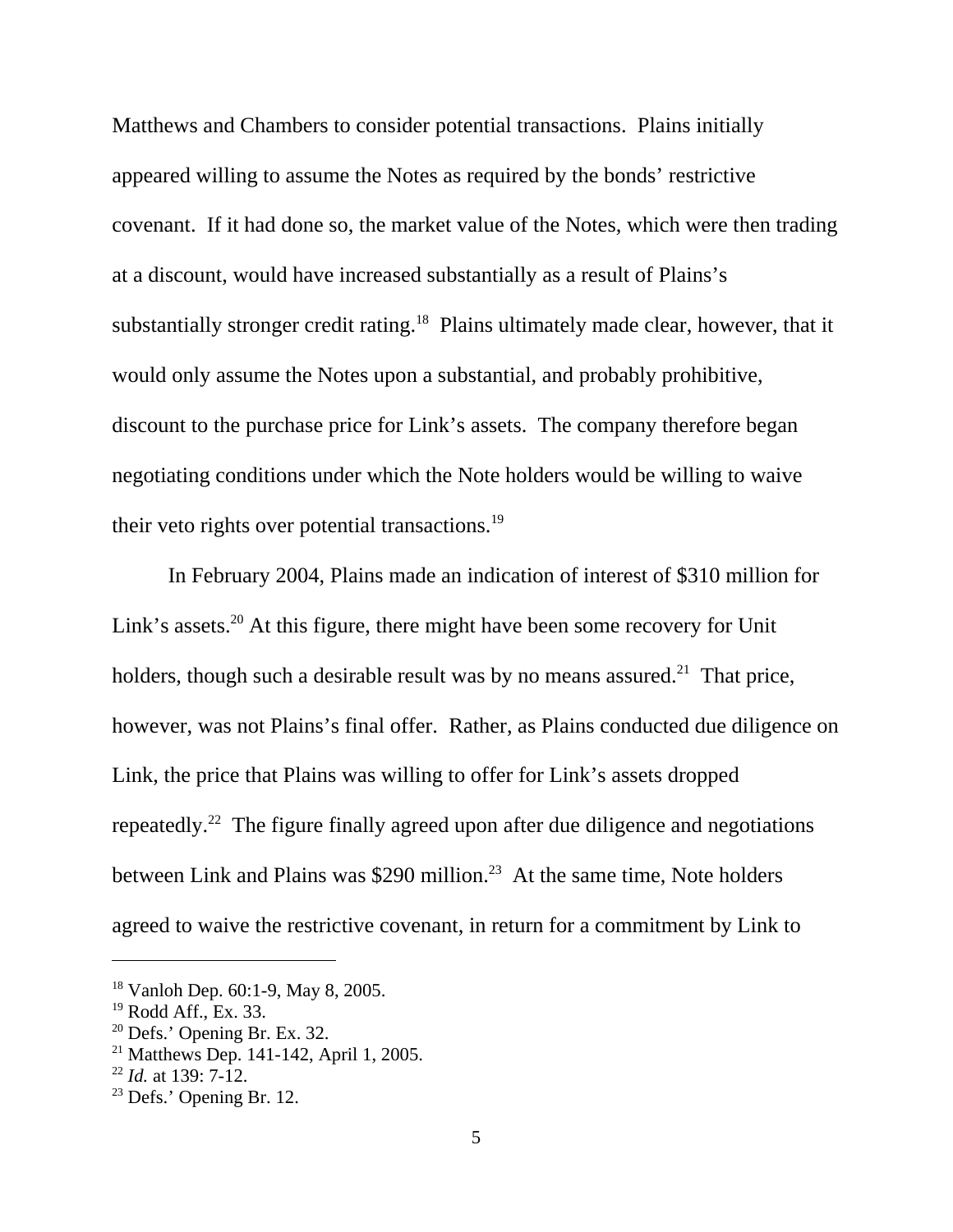repay the Notes at par plus accrued interest, and to pay the Note holders their proportionate share of up to \$25 million from any funds remaining after the company wound up its affairs, but before any distribution to Unit holders. As the press release announcing the finalized deal made clear, the transaction at \$290 million was likely to provide no recovery at all for Unit holders, given the demands of Link's debt and the deal struck with the Note holders.<sup>24</sup>

 On March 16, 2004, Link announced that it was in advanced negotiations with a potential buyer, that sale proceeds would be used to retire the company's debt, and that Unit holders were likely to receive a minimal amount after the payment of all Link's liabilities, obligations, and contingencies.<sup>25</sup> On the heels of that announcement, the market price of Link Units collapsed, dropping from over \$5 to roughly \$1. Nonetheless, over the next two weeks, negotiations with Plains progressed to completion, and the deal was ready to close by the beginning of April. With the board of directors' agreement that the sale was the best available option for Link, the company's Special Committee met on March 30, 2004 to consider the Plains transaction. At that meeting, the investment bank Petrie Parkman presented supporting information for its fairness opinion on the Plains transaction.26 The Special Committee also heard an update to the fairness opinion

<sup>24</sup> *Id.* at Ex. 12.

 $25$  Rodd Aff., Ex. 16.

 $^{26}$ Defs.' Opening Br., Ex. 39.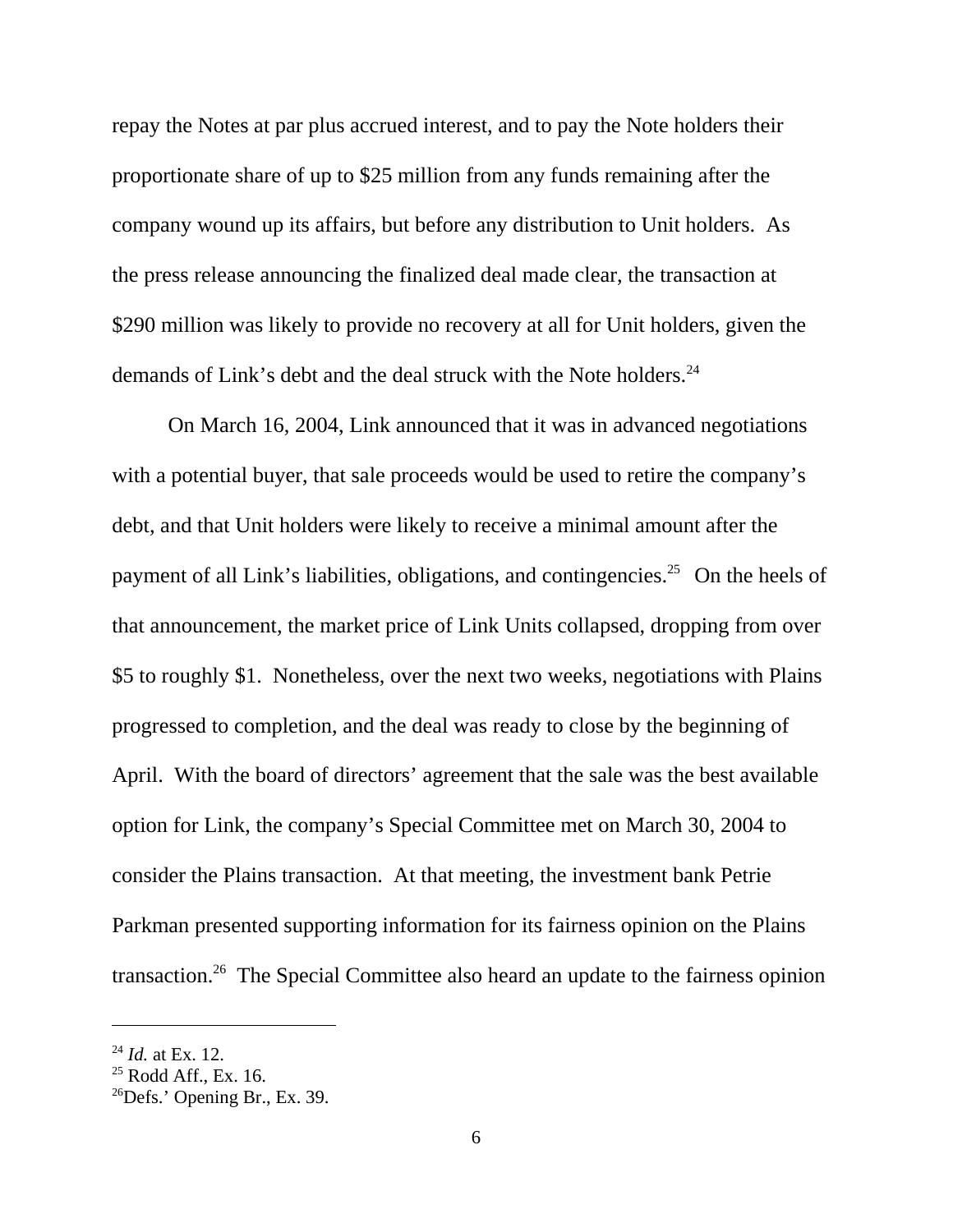presented by Lehman Brothers to the board of directors on March 29.<sup>27</sup> Upon a report by the board's counsel, and a full discussion of the Plains transaction, the Special Committee recommended the sale on March 30, 2004.<sup>28</sup> The transaction closed on April 1, 2004, and Link has now begun the process of winding up operations.

#### C. Link's Insolvency

The factual question of whether Link was insolvent or in the zone of insolvency during the contested period is an important one for the court's final disposition in this case, as it controls whether the board of directors owed fiduciary duties to the Note holders. The uncontraverted expert report of M. Freddie Reiss, introduced by defendants during discovery, examined Link's continued viability under three independent tests.<sup>29</sup> The first of these techniques, the so-called "balance sheet test," is "concerned with the relative value of a company's equity."30 Under this test, a company's value can be determined either by individual asset valuation, in which each asset is valued on a going concern basis, or by business enterprise valuation, a more commonly used method which assumes that all assets are sold together, along with the business as a whole.<sup>31</sup> The second

 $^{27}$  *Id.* 

<sup>28</sup> *Id.*, Ex. 39.

 $29$  Defs.' Opening Br., Ex. 28.

<sup>30</sup> *Id.* at 34.

 $31$  *Id.*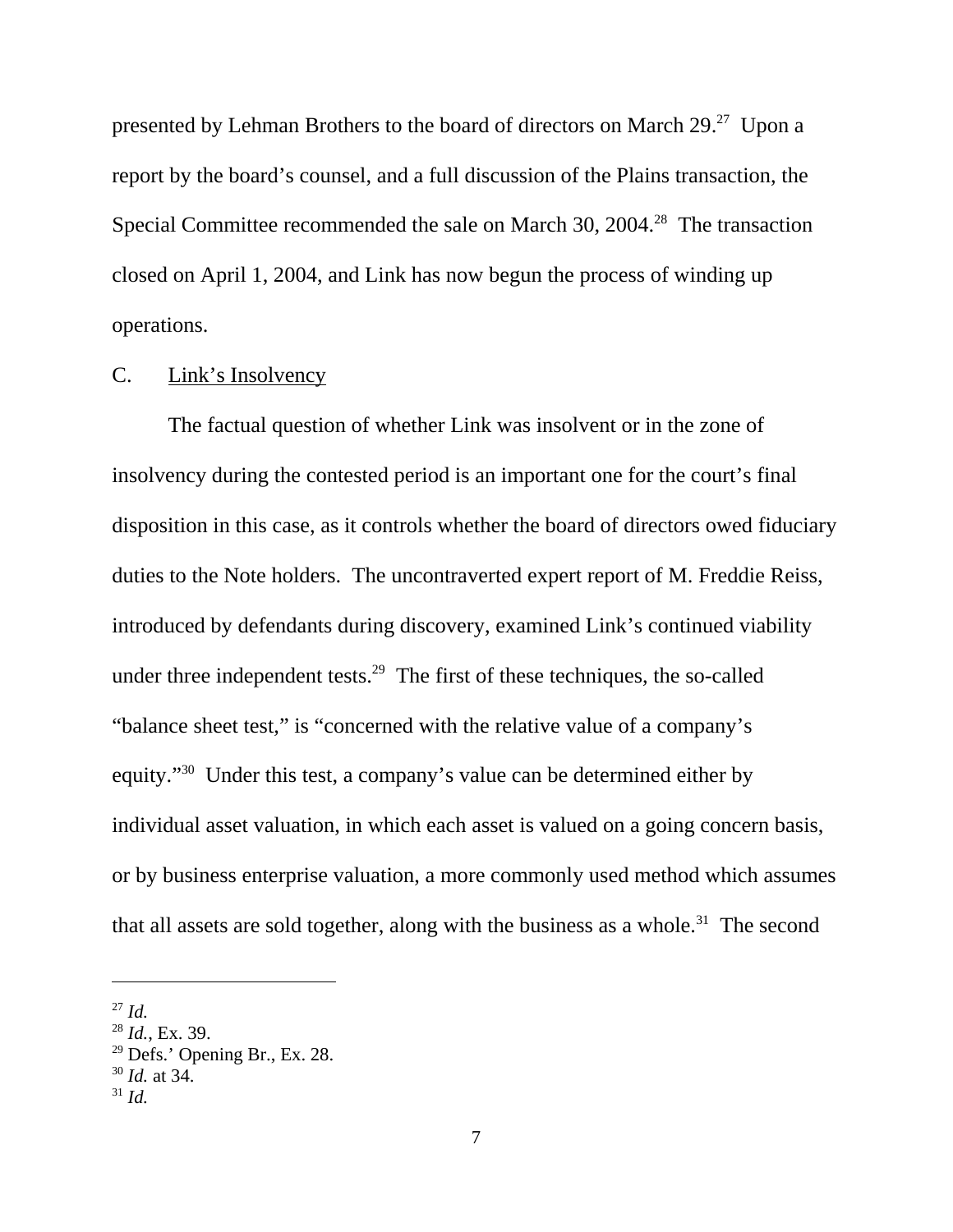technique used by Reiss is known as the "cash flow test," and examines whether a company can "reasonably meet its anticipated fixed (on-balance sheet and contingent) obligations as they become due."32 Finally, Reiss examined Link under the "unreasonably small capital test," which "relates to whether a company has enough capital to finance its planned future operations."<sup>33</sup> If a company's capital is inadequate under the "unreasonably small capital test," then it is insolvent unless it can (1) successfully issue new equity or (2) restructure existing  $debt.<sup>34</sup>$ 

Reiss came to the conclusion that Link was insolvent during the period relevant to this case under all three of these tests. The fair value of the company's assets on a going concern basis was less than the fair value of the liabilities, which means that Link failed the individual asset valuation prong of the balance sheet test.<sup>35</sup> After using two methods of business enterprise valuation, moreover, Reiss came to a negative figure for the value of Link's equity.<sup>36</sup> Nor could Link meet its obligations as they became due, suffering from strained liquidity, negative cash flow, and operating losses.<sup>37</sup> Finally, Reiss concluded that Link had too little capital to finance its future operations, and could not rely on issuing new equity or

- <sup>33</sup> *Id.* at 68.
- <sup>34</sup> *Id.*
- <sup>35</sup> *Id.* at 45.
- <sup>36</sup> *Id.* at 57.
- <sup>37</sup> *Id.* at 61.

<sup>32</sup> *Id.* at 58.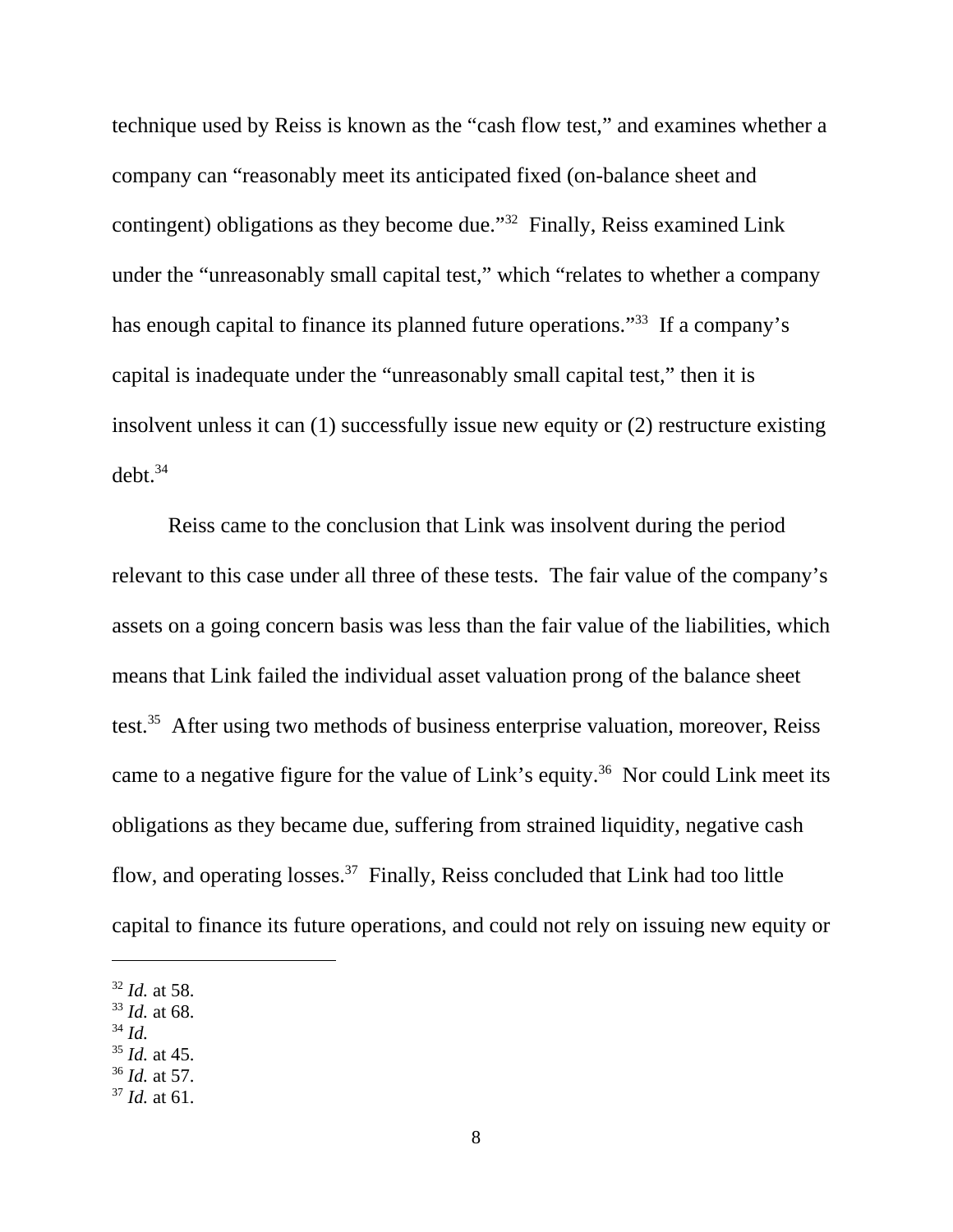refinancing existing debt.<sup>38</sup> The plaintiffs have produced no evidence at all contradicting Reiss's report, or presented any evidence of their own suggesting that Link was not insolvent. The Reiss report, therefore, is the only piece of evidence in the record directly on point of Link's insolvency.

#### D. The Plaintiff's Allegations

The plaintiff makes three key allegations. First, the plaintiff argues that because the Plains transaction deprived the Unit holders of consideration that would have gone to them but for the actions of the board in agreeing to the demands of the Note holders, the actions of the Link board of directors should be subject to enhanced scrutiny. Second, the plaintiff argues that even if enhanced scrutiny does not apply, the presumption of the business judgment rule should be rebutted in this case due to a litany of deficiencies they ascribe to the process that led to the Plains transaction. Specifically, the plaintiff alleges that Matthews and the board were ill informed, and that no independent financial adviser was hired by the board of directors or the Special Committee to opine on the fairness of the Plains transaction to Unit holders;<sup>39</sup> that the Special Committee was tainted by Matthews's and Chambers's presence and participation at most meetings of the Committee;<sup>40</sup> that Chambers himself was conflicted because his employer, Lehman

<sup>38</sup> *Id.* at 68.

<sup>39</sup> Hutchinson Dep., 55: 7-11, May 12, 2005.

 $40$  Rodd Aff., Ex. 2 at 5-6; Ex. 5; Ex. 6; Ex. 8; Ex. 27.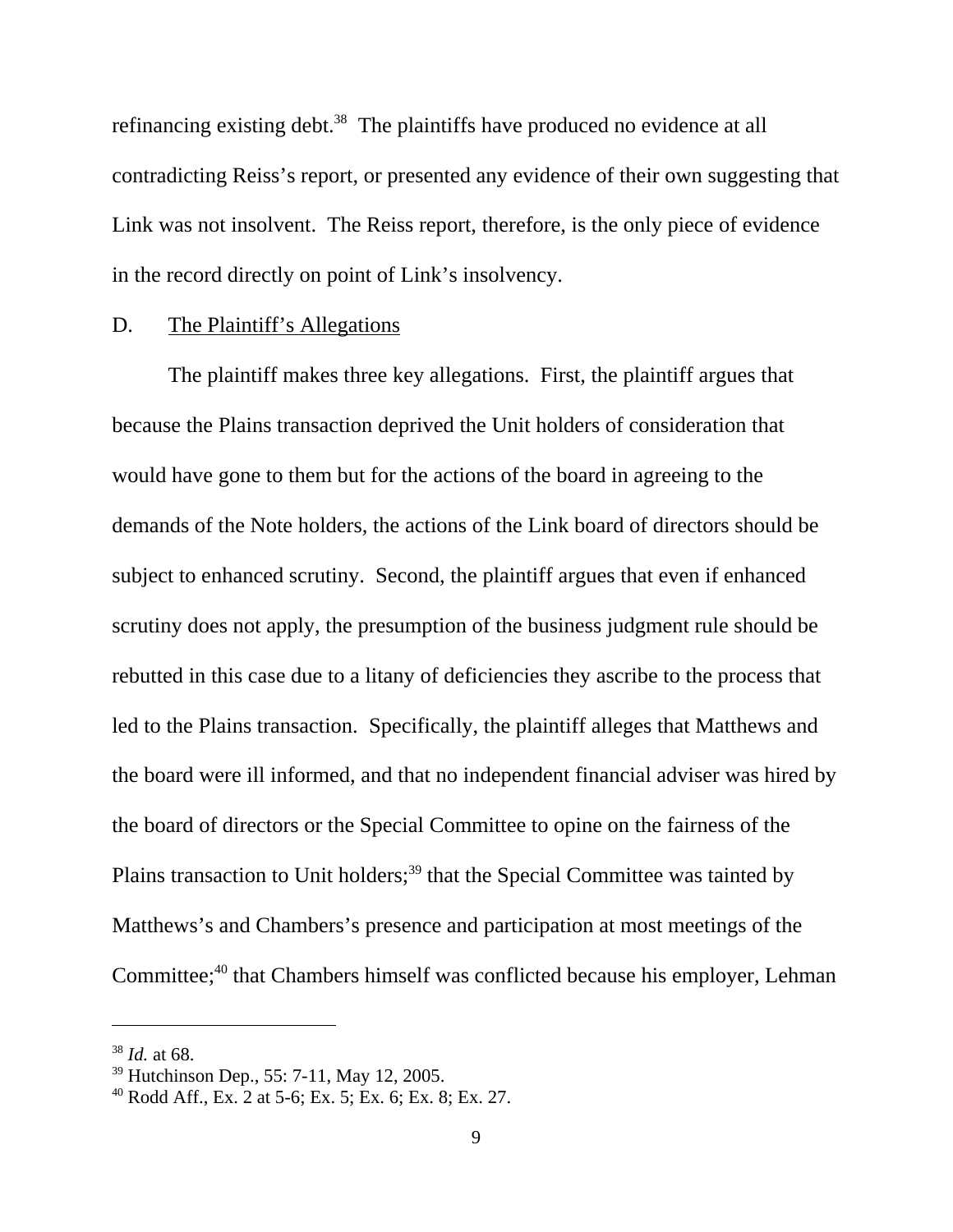Brothers, owns both Units and Notes; that Matthews failed to use the negotiating leverage provided by the threat of bankruptcy to persuade Note holders to accept an arrangement that would provide greater value to Unit holders; $^{41}$  and that Matthews and the Link board of directors ignored a potentially superior "alternative recapitalization proposal" forwarded by Jeffrey Priest,  $42$  the managing member, president, and sole originator and founder of Amajac (the general partner of the plaintiff Blackmore Partners).

According to Priest's deposition, the content of this alternative transaction proposal was essentially as follows: Priest attempted to contact Link first in January, leaving a voice mail with an unidentified person at Link indicating that Amajac would be interested in organizing financing for Link.<sup>43</sup> Receiving no immediate response to his voicemail, Priest claims to have called Link again three to five days later, and again received no response.<sup>44</sup> Finally, Priest spoke to an analyst who worked with Link in an attempt to make contact with the company's management, but succeeded only in learning that Link would do nothing without consulting Priest.45 No other evidence was presented concerning any alternative transaction emanating from Priest.

<sup>41</sup> Kaelber Dep., 180-81, April 18, 2005.

 $42$  Priest Dep. 5-16, March 11, 2005.

<sup>43</sup> *Id.* at 41-42.

<sup>44</sup> *Id.* at 62.

<sup>45</sup> *Id.* at 66: 20-25.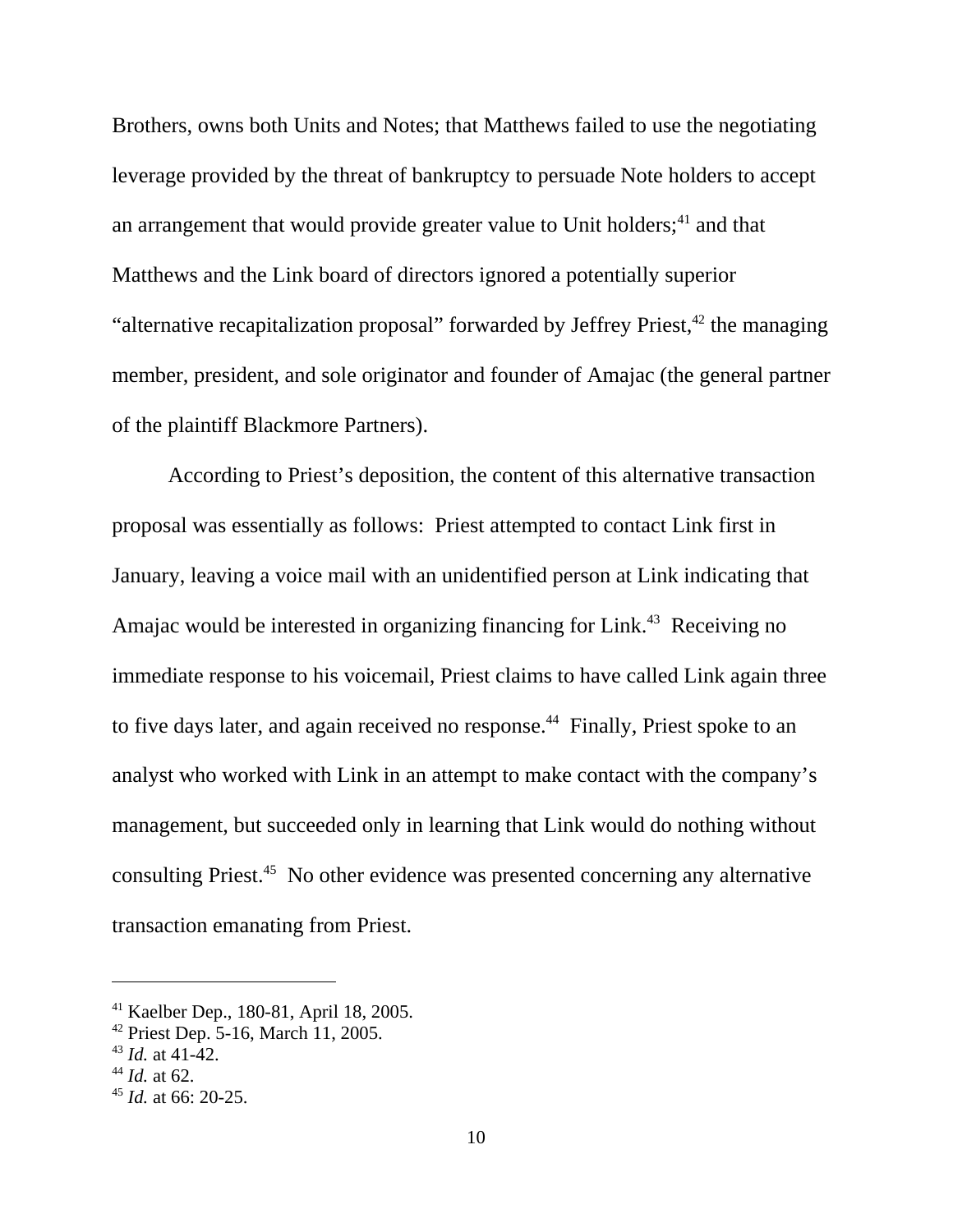Finally, the plaintiff contends that the defendants violated their duty to disclose material facts to the Unit holders by waiting until March 16, 2004 to give any indication that the Plains transaction might leave the Unit holders without recovery. Because this fact was only confirmed in a press release on March 31, 2004, one day before the transaction closed,  $46$  the plaintiff argues that he was not given sufficient time to take action on the provided information.

 The defendants deny that they violated any of their fiduciary duties, and argue the lack of any factual basis for the plaintiff's contentions about the handling of negotiations with Note holders, $47$  and as to the supposed alternative proposal made by Priest.<sup>48</sup> The defendants also argue that although Matthews and Chambers were present during many Special Committee meetings, the record shows that they were there only as sources of information, and were asked to leave at crucial moments.<sup>49</sup>

#### **II**.

Under Court of Chancery Rule 56, summary judgment will be granted when the moving party demonstrates that there are no genuine issues of material fact in dispute, and the moving party is entitled to judgment as a matter of law. When

<sup>46</sup> Rodd Aff., Ex. 18.

<sup>47</sup> Matthews Dep., 177:15-24, April 1, 2005.

<sup>&</sup>lt;sup>48</sup> The defendants claim never to have even heard of the plaintiff, Amajac, or Priest until the filing of the law suit. Matthews Dep. 51: 1-2, April 1, 2005; Chambers Dep. 163: 13-18, April 6, 2005. Vanloh Dep., 123: 20-21, May 9, 2005.

<sup>49</sup> Chambers Dep., 105:4-15, April 6, 2005; Vanloh Dep., 54:4-12, May 9, 2005.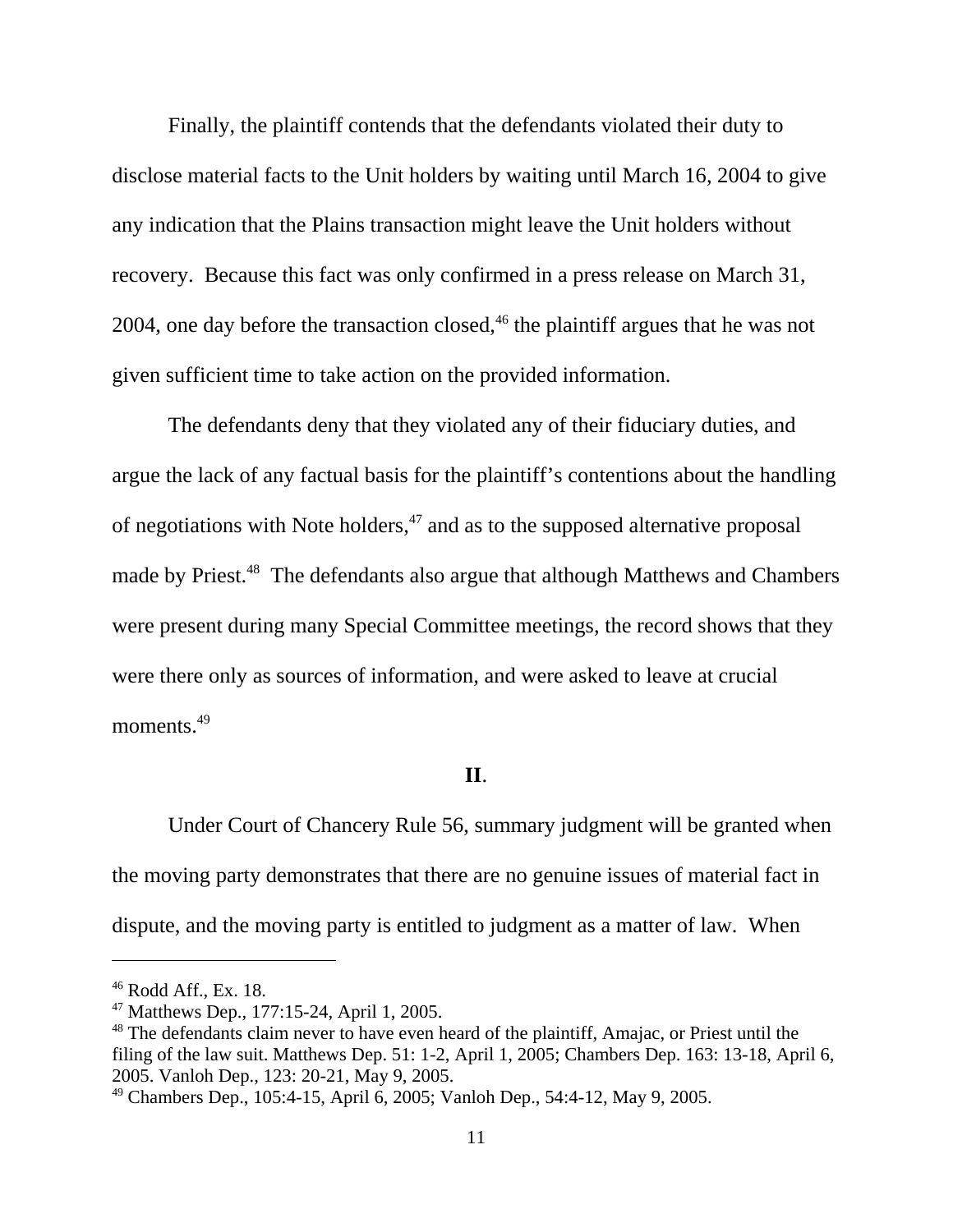determining whether to grant summary judgment, a court must view the facts in the light most favorable to the nonmoving party.<sup>50</sup>

Delaware's business judgment rule operates primarily as a presumption that directors making business decisions act in good faith, on an informed basis, and in the honest belief that their actions are in the corporation's best interest.<sup>51</sup> The burden is on the party challenging the decision<sup>52</sup> to allege particularized facts creating a reasonable doubt that (1) the directors are disinterested and independent and (2) the challenged transaction was otherwise the product of a valid exercise of business judgment.<sup>53</sup> The plaintiff here also alleges that the board's action in depriving the Unit holders of value is subject to a form of enhanced scrutiny. The court will examine this last claim, and then test the board's action against the business judgment rule.

### **III.**

The plaintiff claims that Chancellor Allen's decision in *Orban v. Field*<sup>54</sup> requires "that when a board approves a transaction that favors one corporate constituency over another, they lose, at least as an initial matter, the cloak of

<sup>50</sup> *Haas v. Indian River Volunteer Fire Co*., 2000 Del. Ch. LEXIS 116, \*11, *aff'd,* 768 A.2d 469 (Del. 2001).

<sup>51</sup> *Aronson v. Lewis,* 473 A.2d 805, 812 (Del. 1984).

<sup>52</sup> *Id.* at 812, *citing Puma v. Marriot,* 283 A2d. 693, 695 (Del. Ch. 1971).

<sup>53</sup> *Id.* at 815.

<sup>54 1997</sup> Del. Ch. LEXIS 48.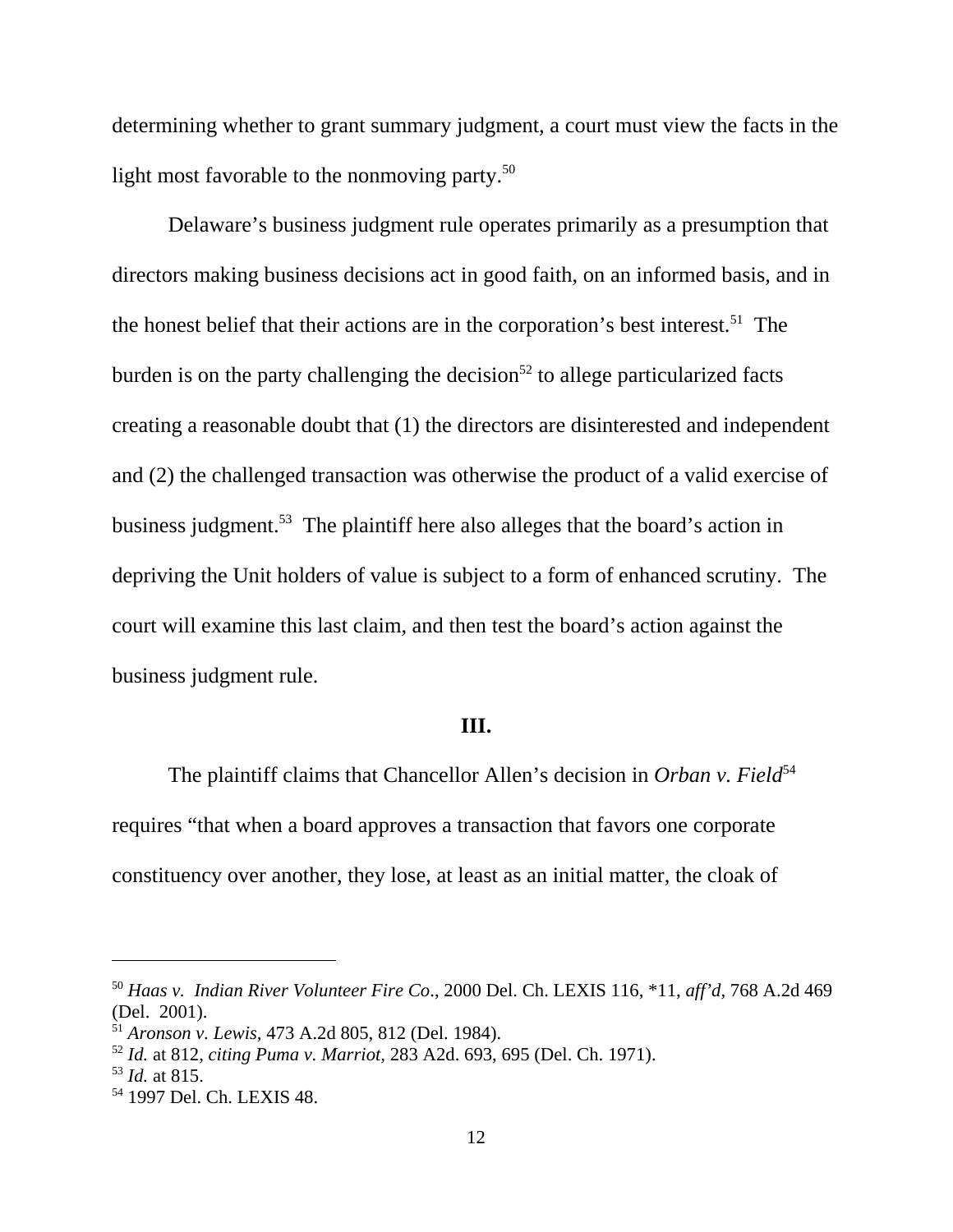business judgment protection."55 But the plaintiff's reliance on *Orban* for the proposition that the company owed the Unit holders a higher duty of care in this case is misplaced.

It is doubtless true, as Chancellor Allen noted in *Orban*, that a board deploying corporate power against a class of shareholders must specially demonstrate that it acted reasonably and in good faith.<sup>56</sup> But that duty, though important, is limited to circumstances where the board uses the very levers of corporate power against its own shareholders in order to achieve some purportedly higher end. In *Orban* itself, for example, the board did not simply make a business decision that hurt shareholders while repaying creditors, but engaged in an elaborate maneuver in which the defendant company intentionally diluted a major shareholder to a position where he was powerless to stop a merger favored by the directors.<sup>57</sup> In the face of such overwhelming force, it was clearly appropriate for the court to require the board to demonstrate the reasonableness and good faith of its action on a full evidentiary record. And even in that case, the court eventually upheld the board's action as necessary in otherwise pressing circumstances.<sup>58</sup>

<sup>55</sup> Pl.'s Answering Br. In Opp'n to Defs.' Mot. for Summ. J. 28.

<sup>56</sup> *Orban,* 1997 Del. Ch. LEXIS at \*28-29.

<sup>57</sup> *Id.* at \*32-3.

<sup>58</sup> *Id.*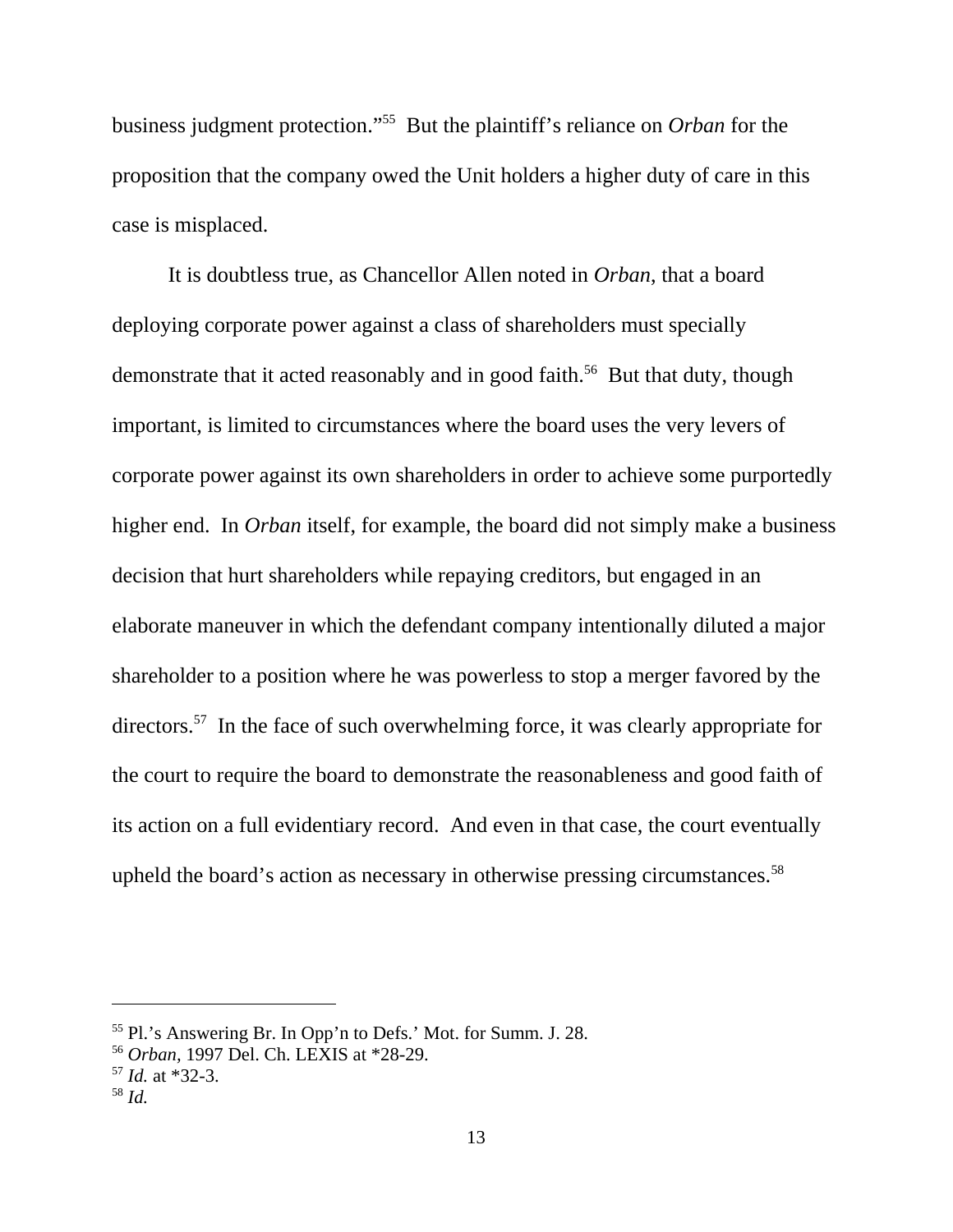This case stands in sharp contrast to *Orban*. The corporate action complained of here, though it did result in Unit holders being left with no residual value, did not involve the use of corporate power against a shareholder class in the sense of *Orban*. The defendants did not act "solely or primarily for the express purpose of depriving a shareholder of effective enjoyment of a right conferred by law."<sup>59</sup> Crucially, the Unit holders, by charter, did not even retain the right to vote on the sale of substantially all of Link's assets. Thus, no extraordinary efforts were needed to secure approval, or to stop a vote, for no such approval or vote was necessary. In such a case, it seems plain that *Orban*'s enhanced scrutiny does not apply.60 It is a test designed for different circumstances, ones raising the omnipresent specter of management entrenchment.

Even if one were to apply *Orban* to this case, however, the defendants meet the enhanced standard required by that case. Link was insolvent, teetering on the brink of bankruptcy. At any moment, the provider of its chief credit facility could have forced it into default. Business prospects were declining, reducing daily the amount of consideration the company could hope for in any non-bankruptcy alternative. Finally, no better transaction was available. These corporate interests are every bit as compelling as those that were served in *Orban*.

<sup>59</sup> *Phillips v. Insituform*, 1987 Del. Ch. LEXIS 474, \*18.

<sup>60</sup> *See Orban*, 1997 Del. Ch. 48. *See also Insituform*, 1987 Del. Ch. LEXIS at \*12.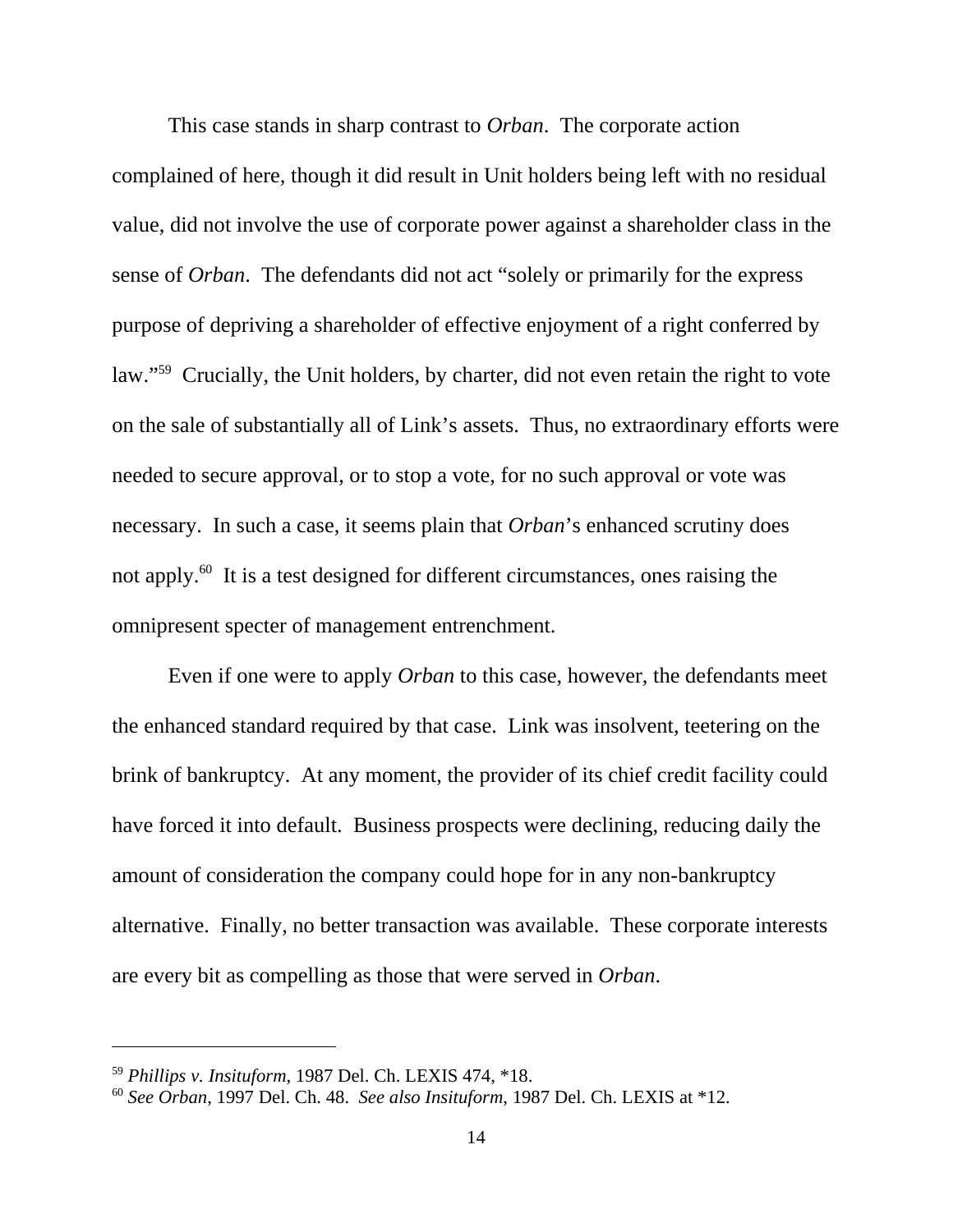**IV.** 

## A. The Company's Fiduciary Duty To Creditors

The plaintiff claims that the defendants violated their fiduciary duties to Unit holders by concentrating on the interests of creditors to the exclusion of their fiduciary duties to Unit holders. This claim fails on summary judgment. Under Delaware law, directors generally owe no fiduciary duties to creditors. In limited cases, however, such duties do arise. As this court held in *Geyer v. Ingersoll Publications Company*, "directors do not owe creditors duties beyond the relevant contractual terms absent 'special circumstances.'"61 Under long established precedent, one of those circumstances is insolvency, defined not as statutory insolvency but as insolvency in fact, which occurs at the moment when the entity "has liabilities in excess of a reasonable market value of assets held."62 When the insolvency exception arises "it creates fiduciary duties for directors for the benefit of creditors."63 The court, therefore, must first decide whether the company was insolvent at the time of the disputed transaction, and second whether the defendants discharged their duties to Link's Unit holders.

As to the first question, the plaintiff apparently concedes in its brief that the company was indeed insolvent as a matter of fact at the time of the Plains

<sup>61 624</sup> A.2d 784, 787 (Del. Ch. 1992).

<sup>62</sup>*Geyer*, 621 A.2d at 789 .

<sup>63</sup> *Id*. at 787.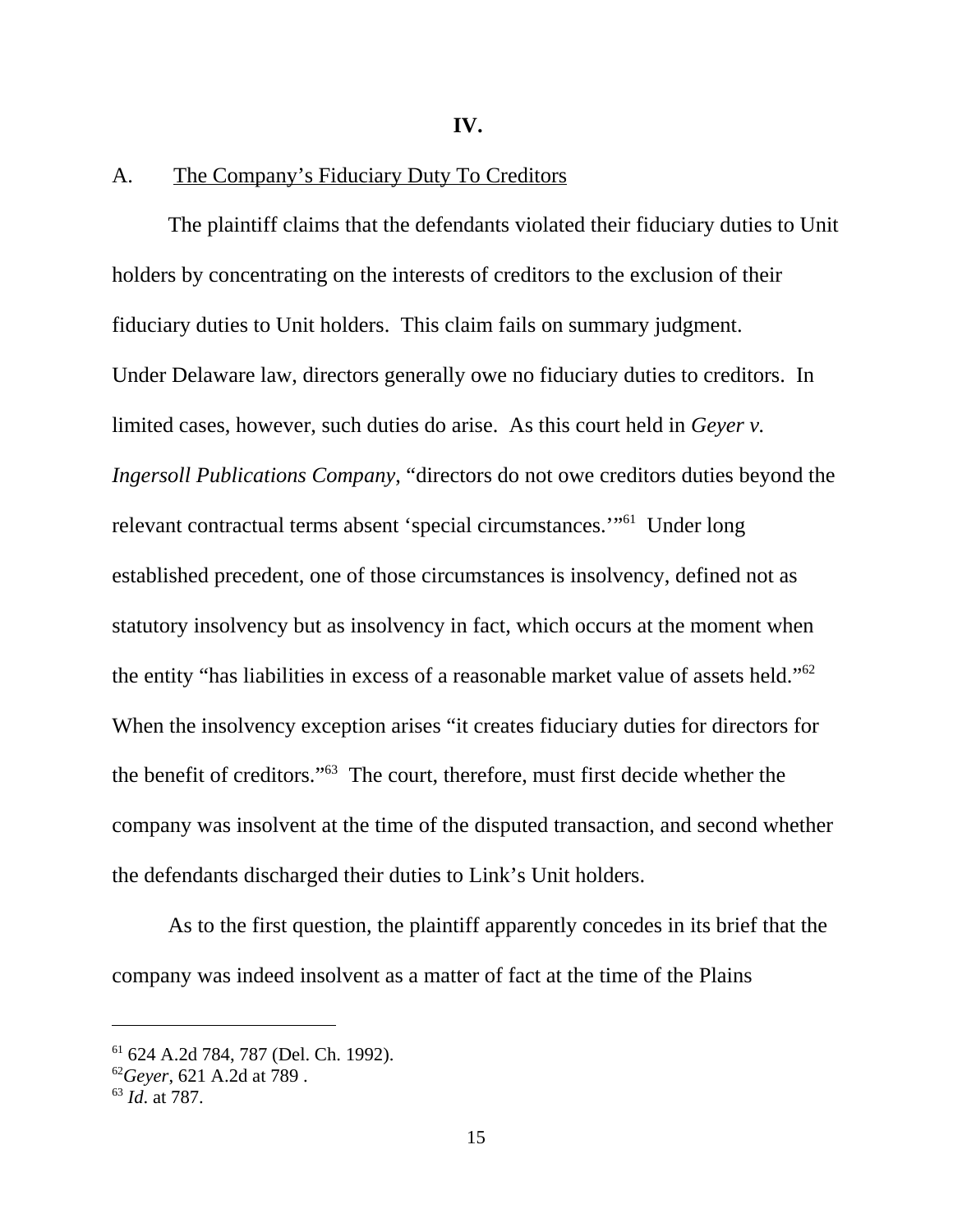transaction. Even if the court reads the plaintiff's brief as trying to reserve the question of the company's insolvency, $64$  the plaintiff does not contradict expert testimony introduced by the defendants as to the insolvency of the company in the relevant period.<sup>65</sup> The plaintiff is correct, of course, to say that having fiduciary duties to creditors does not excuse violations of fiduciary duty to Unit holders. During insolvency, the directors owe fiduciary duties to both the creditors and the Unit holders. But ultimately, the board of directors of an insolvent company may take into account the interests of creditors at the apparent expense of stockholders if, in doing so, the board meets its fiduciary duties to all relevant constituencies.

### B. The Business Judgment Presumption

The plaintiff alleges that the business judgment rule's presumption of due care and good faith should be rebutted for two reasons. First, the plaintiff claims that the company's transaction with the Note holders was "wholly flawed" in part because Chambers was conflicted, therefore tainting board determinations. The claim that Chambers was conflicted rests primarily on the fact that Chambers was a managing director of Lehman Brothers, a holder of an equal percentage of both the

 $64$  The plaintiff makes some ambiguous statements as to this point, but does not appear to contest the expert report presented by the defendants. ("[R]egardless of whether Link was insolvent, or in the zone of insolvency." Pl.'s Answering Br. in Opp'n to Defs.' Mot. for Summ. J. 35-36.) 65 Ex. to Defs.' Opening Br. in Supp. of their Mot. for Summ. J. 42.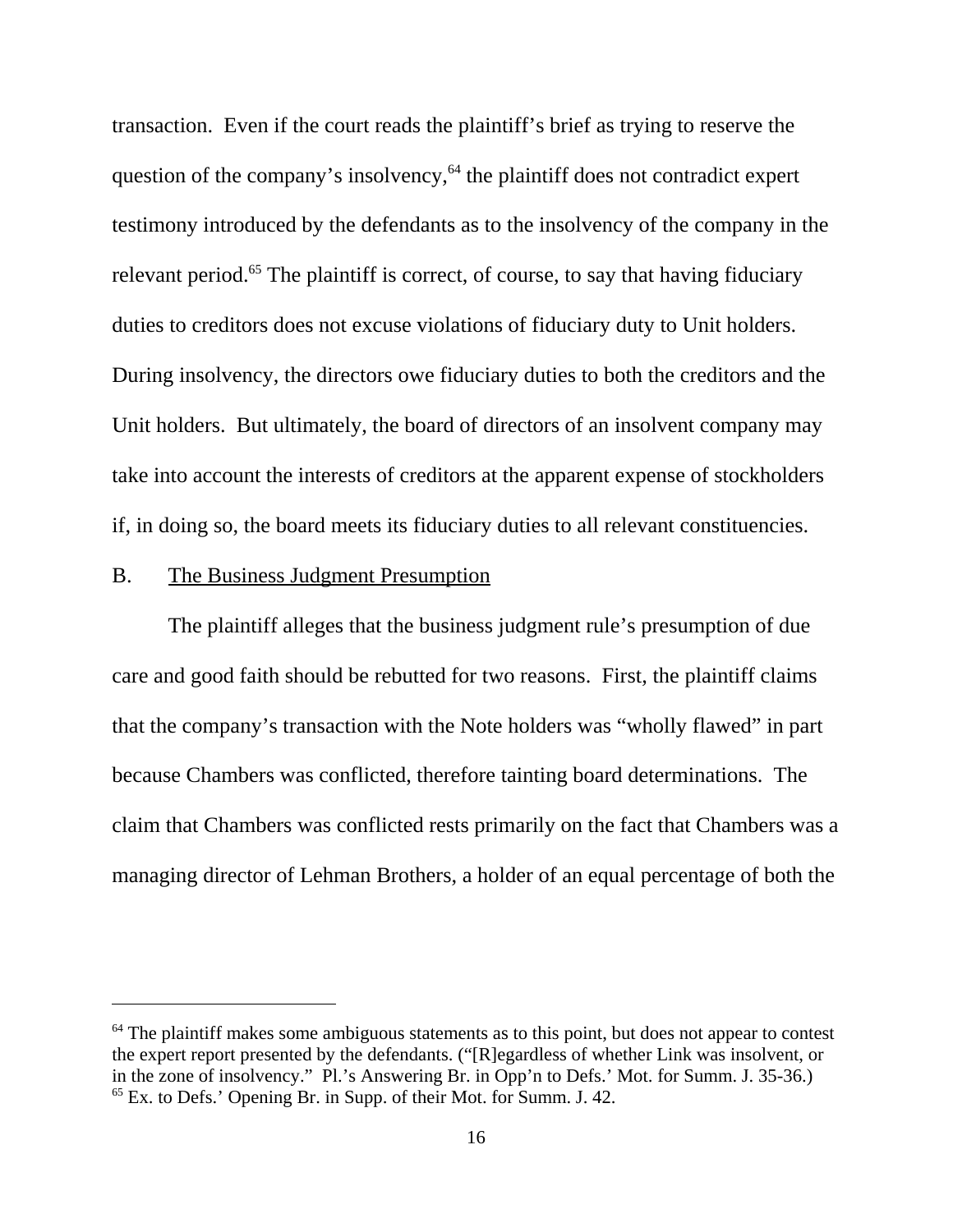Notes and the Units.<sup>66</sup> To the extent the plaintiff has made a cognizable argument as to conflict, this court's decision in *Cooke v. Oolie*<sup>67</sup> is instructive. In that case, the defendants were both shareholders and creditors of a corporation considering an acquisition proposal, although their interests were not in proportion as Lehman's are here. As Chancellor Chandler noted, this left the defendants torn between their fiduciary duty of loyalty to shareholders, which required them to seek the best possible acquisition for that constituency, and their own status as creditors, knowing that "any acquisition of TNN might affect their financial interests."68 The court frankly acknowledged that "the potential for a conflict of interest" was present.<sup>69</sup> But even amid that potential, the court granted summary judgment for the defendants, concluding that the plaintiffs bore the burden of showing that an actual conflict existed, and that the deal chosen by the defendants

<sup>&</sup>lt;sup>66</sup> It is unclear why Lehman's ownership of equal percentages of Notes and Units created a substantial conflict, at least as to the negotiation over whether to pay the Note holders more than was due to them by contract. Unlike the situation in *Cooke*, Lehman would seem to gain no financial advantage from allocating the residue of the Plains transaction to Notes rather than Units. Because it owns the same percentage of both instruments, Lehman would receive the same amount of consideration no matter how any remaining value after satisfying Link's creditors was divided. At most, therefore, Lehman's dual ownership served to make it indifferent as to whether funds were distributed to the Unit holders or to the Note holders. Hutchinson Dep. 46-49, May 12, 2005. The plaintiff also claims that Chambers was conflicted because Lehman Brothers issued a fairness opinion to the board in connection with the Plains transaction. But as the defendants note, Lehman's fairness opinion had nothing to do with the Note holder transaction. Rather, Lehman issued a fairness opinion relating to the entire Plains transaction. Rodd. Aff., Ex. 10.

<sup>67 2000</sup> Del. Ch. LEXIS 89.

<sup>68</sup> *Id*. at \*39.

<sup>69</sup> *Id*. at \*40.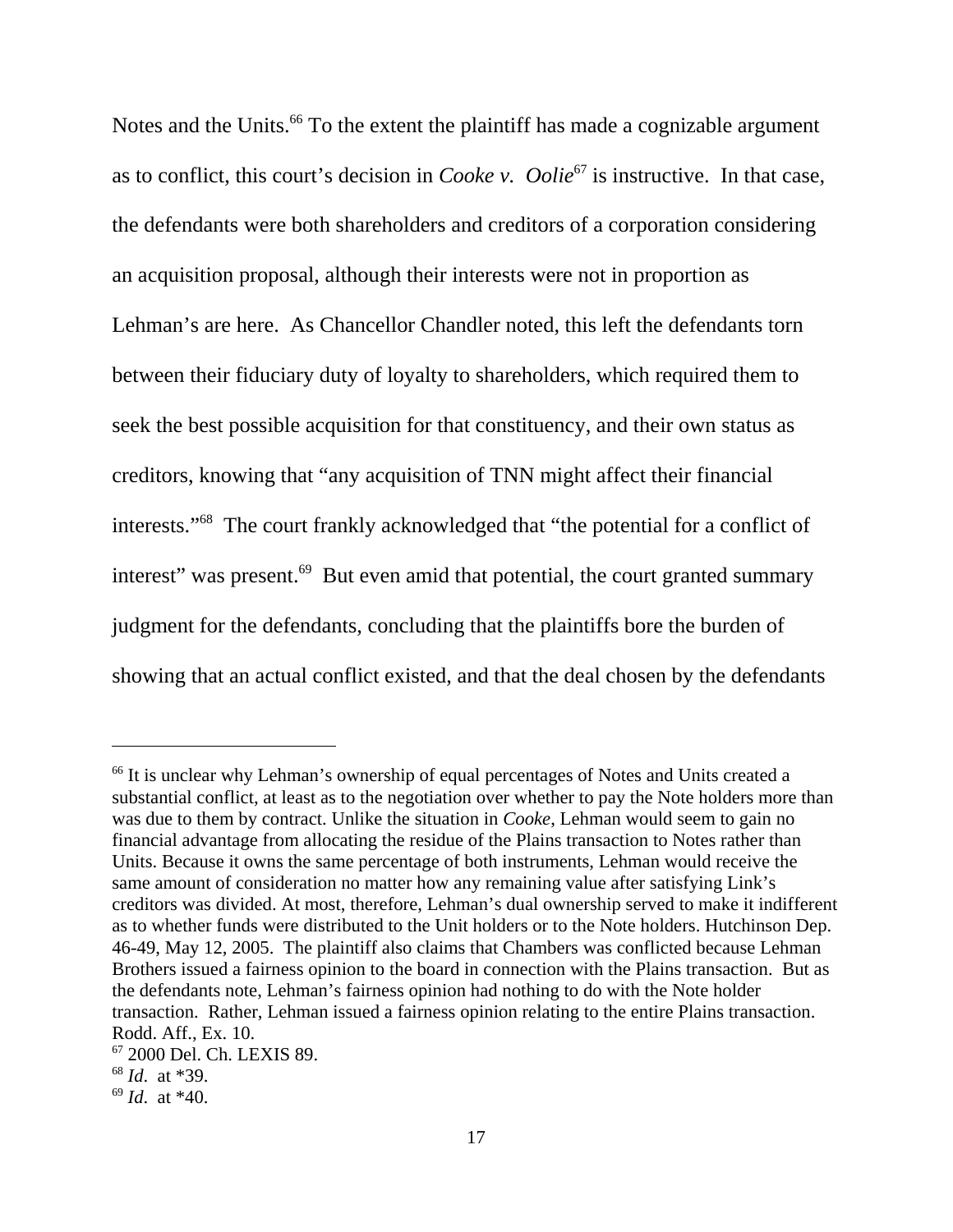offered superior terms for creditors and inferior terms for the plaintiff shareholders compared to other proposals available to the defendant corporation.<sup>70</sup> Since the plaintiffs in *Cooke* did not present such evidence, their claims failed.

This case differs from *Cooke* on the fundamental basis that the defendants here did, in fact, owe fiduciary duties to creditors because the company was insolvent. The choice between creditors and Unit holders in this case, therefore, does not present the same clear conflict of interest this court perceived in *Cooke*. To the extent that a potential conflict of interest would arise by virtue of Chambers's membership on the board, there is no evidence of any other potential transaction that might have been better for Unit holders than the Plains transaction. The only possibility, Priest's shadowy proposal, remained at all times entirely hypothetical. Indeed, Priest conceded that the entirety of the so-called alternative proposal consisted of an ambiguous voicemail left with an undetermined person at Link to which an answer was never received.<sup>71</sup> This was, of course, far short of an alternative proposal.

Nor would the court's determination change if the court were to conclude that Chambers was indeed conflicted. The protections of the business judgment rule may still insulate a board decision from challenge so long as a majority of the

 $70$  *Id.* at \*41.

<sup>71</sup> Priest Dep. 43:1-24, March 11, 2005.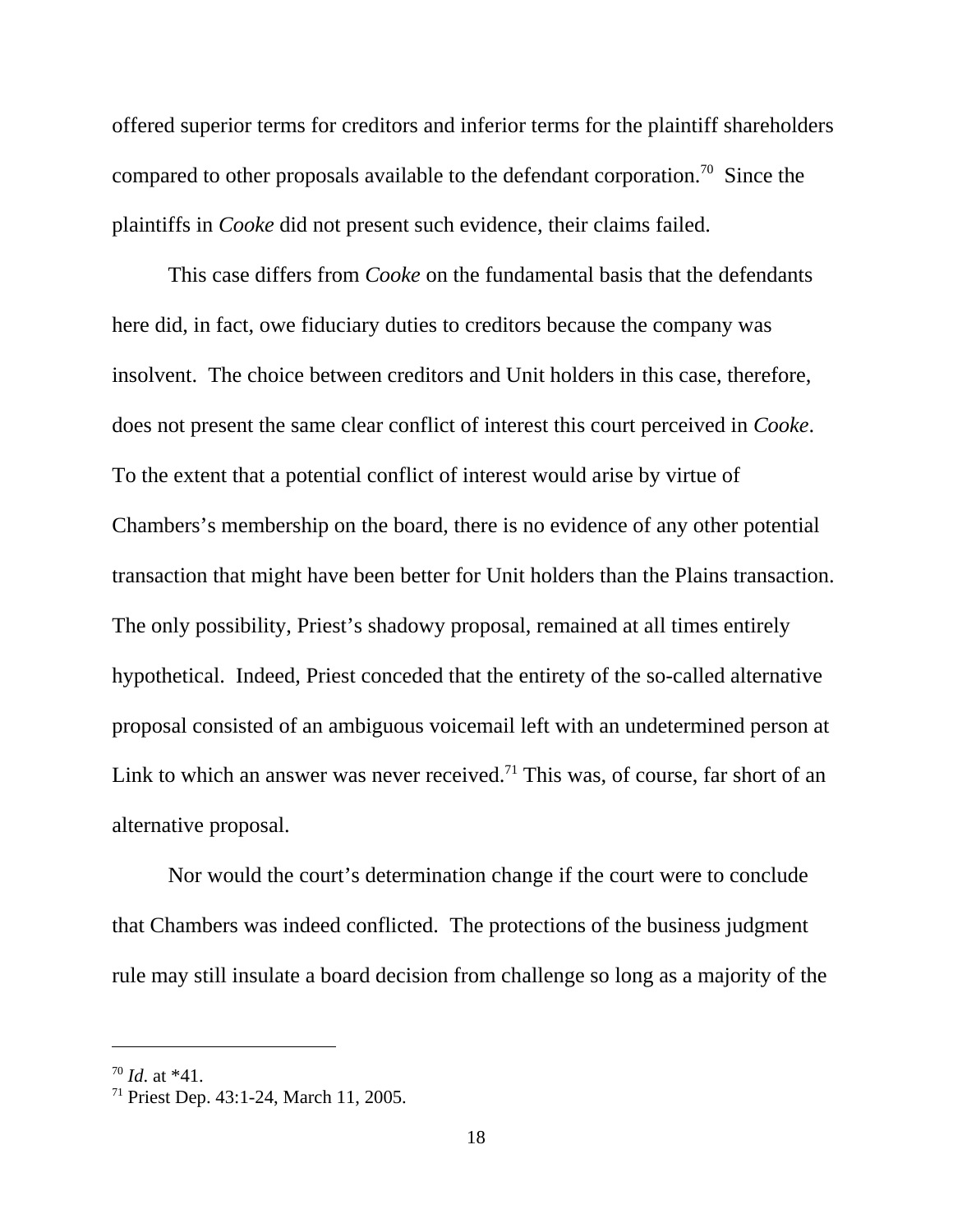directors approving the transaction remain disinterested.<sup>72</sup> Aside from the unsubstantiated allegations discussed above as to Chambers, the plaintiff makes no claims that any other directors were interested, and therefore a clearly independent majority of the board made the relevant decisions.<sup>73</sup>

Second, the defendants do not rely solely on the independent board majority to justify their approval of the Plains transaction. Rather, even though the Link board was not required to delegate its responsibilities to a special committee in this case,74 a special committee made up entirely of independent directors was indeed formed.75

The plaintiff claims that the Special Committee was rendered inutile by the presence of Matthews and Chambers during meetings of the Committee. But Delaware law does not require that special committees be segregated from sources of vital information. Moreover, there is no evidence at all that Chambers or Matthews influenced the Special Committee, or acted as anything more than necessary sources of information. Nor does the record reveal the kind of secret or subversive communications between Chambers and Matthews and others that

<sup>72</sup> *Aronson*, 473 A.2d at 812.

 $73$  Though the plaintiff does not make this argument expressly in its response to the motion for summary judgment, the defendants are correct to note that debt holders may appoint the board majority without necessarily tainting the board's determinations. Absent a showing of personal financial interest, a board of directors is presumed to act in accordance with their fiduciary duties to the corporation. *Aronson*, 473 A.2d at 812.

<sup>74</sup> *Rand v. Western Air Lines*, 1994 Del. Ch. LEXIS 26, \*9. <sup>75</sup> *Id*.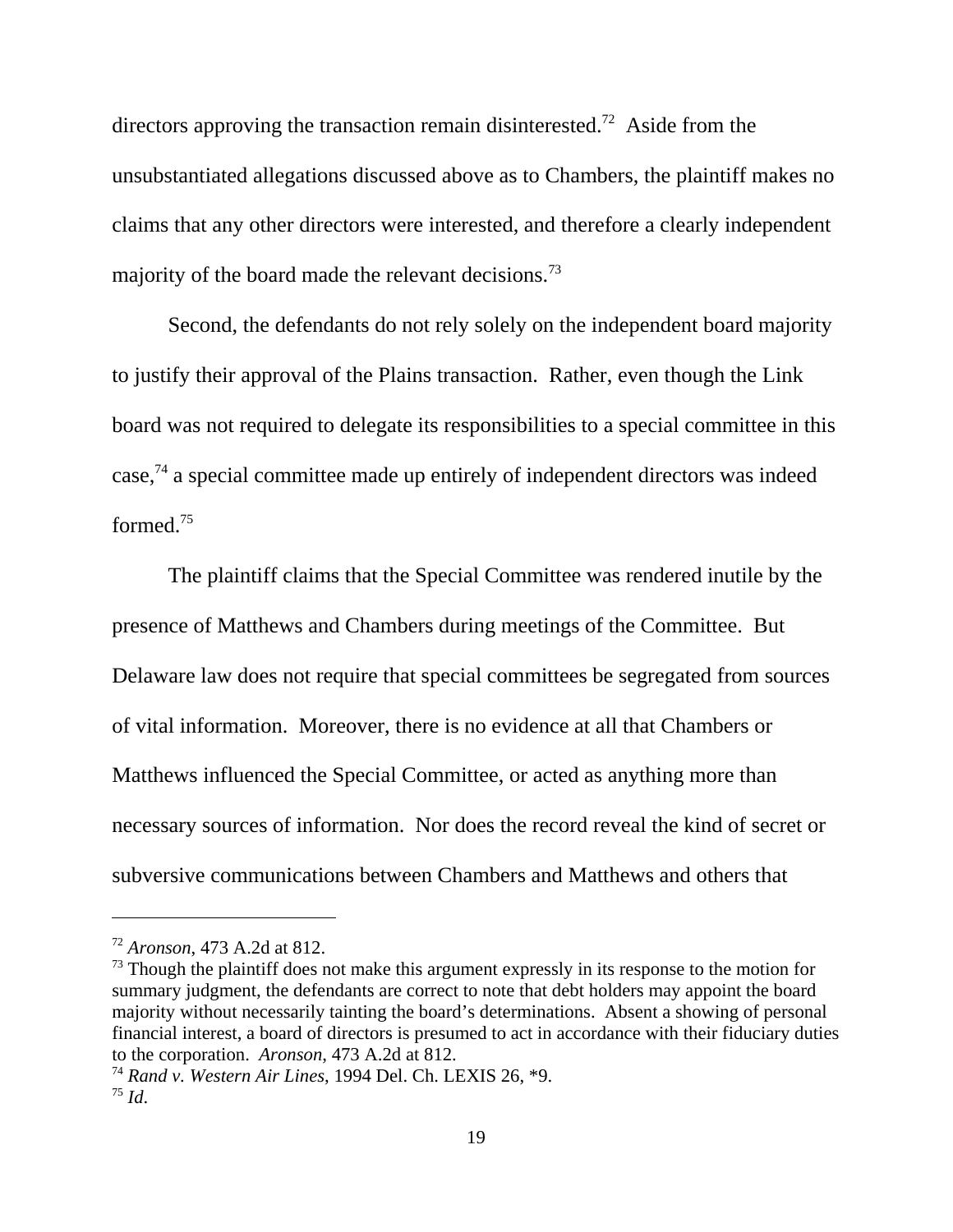troubled the court in *In Re Freeport-McMoRan Sulphur Inc*. 76 Even taking all the evidence in the light most favorable to the plaintiff, the court concludes that the Special Committee, created to reinforce the independence of a majority independent board, operated with sufficient independence to merit the cloak of business judgment protection.

#### C. Due Care

The plaintiff's claims as to the defendants' alleged breach of the duty of care can be summarized in the following way. First, the plaintiff claims that the directors approved the Plains transaction without sufficient expert information, blindly following the lead of a CEO acting on erroneous information. Second, the plaintiff claims that the defendants violated the business judgment rule by neglecting to use the leverage afforded by a potential bankruptcy filing against the Note holders in order to secure a better settlement for the Unit holders.

To the extent that the plaintiff's claims are based on allegations of insufficient care, their claim is precluded through the operation of Section 6.8 of Link's charter agreement, exculpating directors for all awards of damages for violations of the duty of due care. The plaintiff claims that Link's exculpatory clause is inoperable because of the defendants' bad faith.<sup>77</sup> But as the court

<sup>76 2005</sup> Del. Ch. LEXIS 96, \*51.

 $77$  The plaintiff also claims that the exculpatory clause does not apply because the relief requested (purportedly the return of up to \$11 million in cash) is equitable in nature, and thus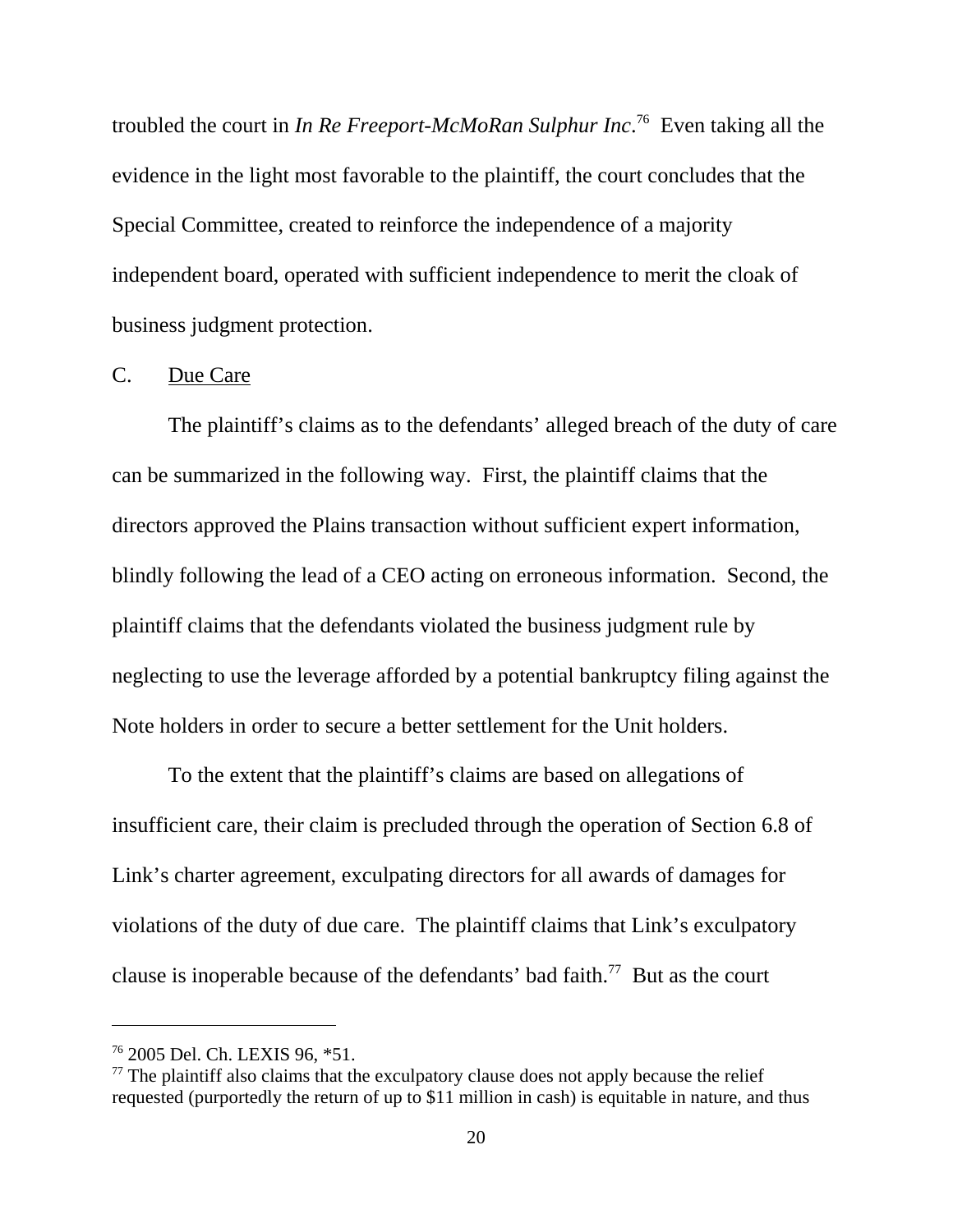concludes below, the plaintiff has presented no evidence of bad faith or other circumstance that would render the exculpatory provision inoperable. That being so, the plaintiff's challenge to Link's exculpatory clause falls short. The court nonetheless will briefly address the plaintiff's duty of care claims. The duty of due care requires directors to inform themselves of all material information reasonably available to them before making a corporate decision.<sup>78</sup> This duty, however, does not require any particular actions or roadmap. Exactly what procedures the law requires varies according to the nature and importance of the considered transaction.79 The advice of an investment banker or other expert is never required, though it may be useful.<sup>80</sup>

The defendants' actions in this case cannot be said to have reached the level of gross negligence required to find a violation of the duty of due care. The record shows that the Special Committee met repeatedly over months to address the issue of the company's impending insolvency and to consider alternatives. Nor can the court find that the defendants' alleged negligence in not using the leverage

falls outside the clause. But the transaction proceeds that the plaintiff claims can be equitably distributed are already contractually promised to Note holders. This court does not accept that paradigmatically legal damages such as those at issue here can be converted into equitable relief by the simple expedient of labeling them as such.

<sup>78</sup> *Aronson,* 473 A.2d at 812.

<sup>79</sup> *Citron v. Steego*, 1988 Del. Ch. LEXIS 119, \*26 (holding that "there is no ritual in these matters with which thoughtless compliance will assure later judicial approval or from which thoughtful deviation will risk automatic judicial censure").

<sup>80</sup> *Kleinhandler v. Borgia*, 1989 Del. Ch. LEXIS 81, \*14.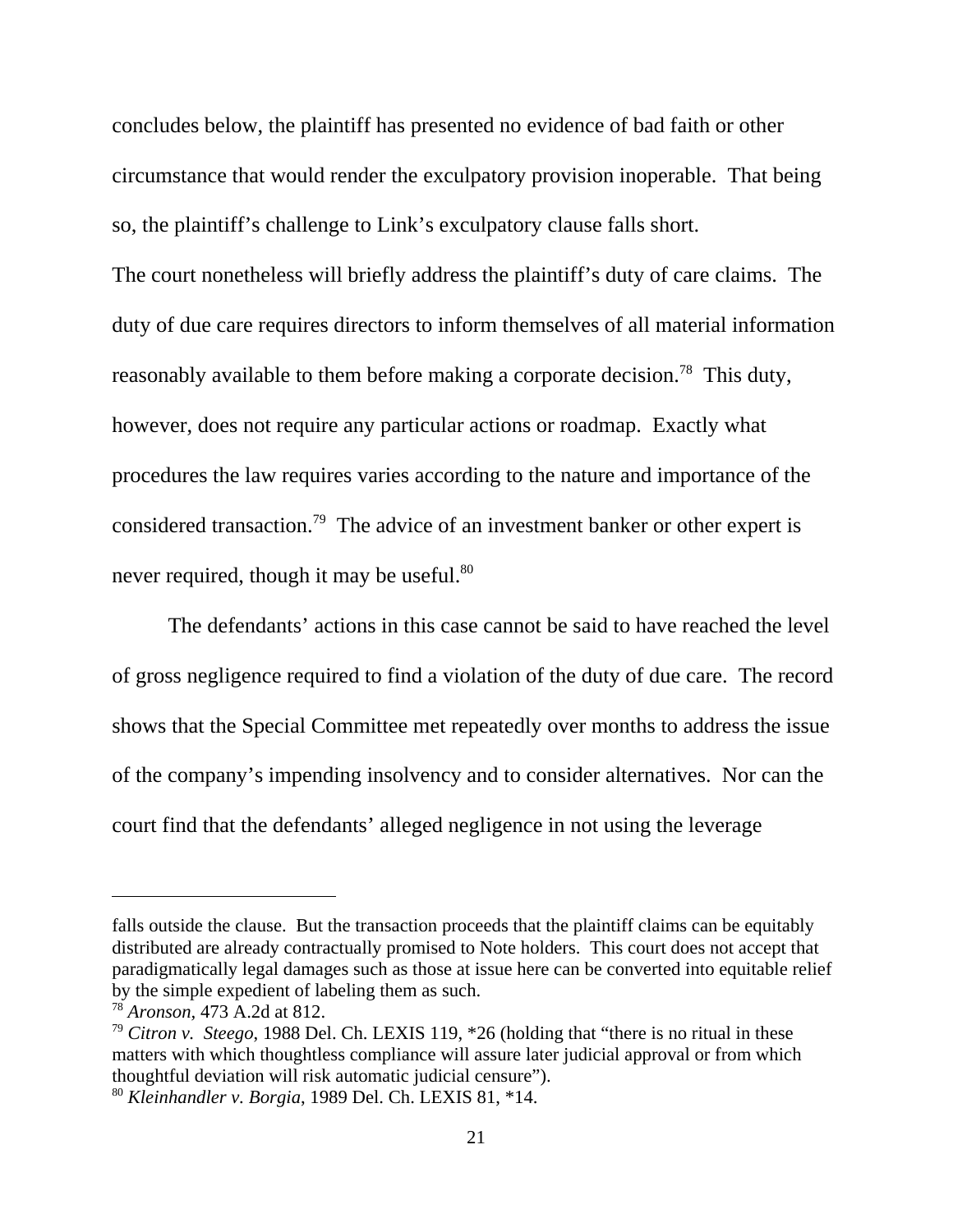generated by the company's potential bankruptcy rises to the level of gross negligence required by Delaware law.<sup>81</sup> At its most simple, the Note holders, through the restrictive covenant that effectively allowed them to veto any proposed transaction, had substantial negotiating leverage against the company. They would rationally have stopped any transaction that did not at least promise them something more than their interest and principle. But even more important, the choices made in formulating a negotiating strategy are within the core of what is protected by the business judgment rule. Therefore, while it is regrettable that a solution salvaging some value for Unit holders was not found as a result of the board's efforts, the evidence does not support the plaintiff's claimed violation of due care.

The plaintiff alternatively claims that the defendants acted in bad faith in approving the Plains transaction. As this court has previously explained, in cases where the business judgment presumption applies, the subjective bad faith of directors may be inferred from corporate actions which are "so egregious as to be afforded no presumption of business judgment protection."82 After examining the record, however, the court concludes that there is no basis to draw an inference of

 ${}^{81}$ It is not even clear that the plaintiff has alleged any facts at all as to this supposed breach of duty. The evidence on which the plaintiff relies, a statement by Kaelber, confesses only that Kaelber cannot recall whether such threats were made or not. Kaelber Dep., 180-81, April 18, 2005. This is in sharp contrast to Matthews's contention that the bankruptcy possibility was used in his negotiations. Matthews Dep., 182:18-183:4, April 1, 2005.

<sup>82</sup> *Aronson,* 473 A.2d at 815; *Grobow v. Perot,* 539 A.2d 180, 189 (Del. 1998).